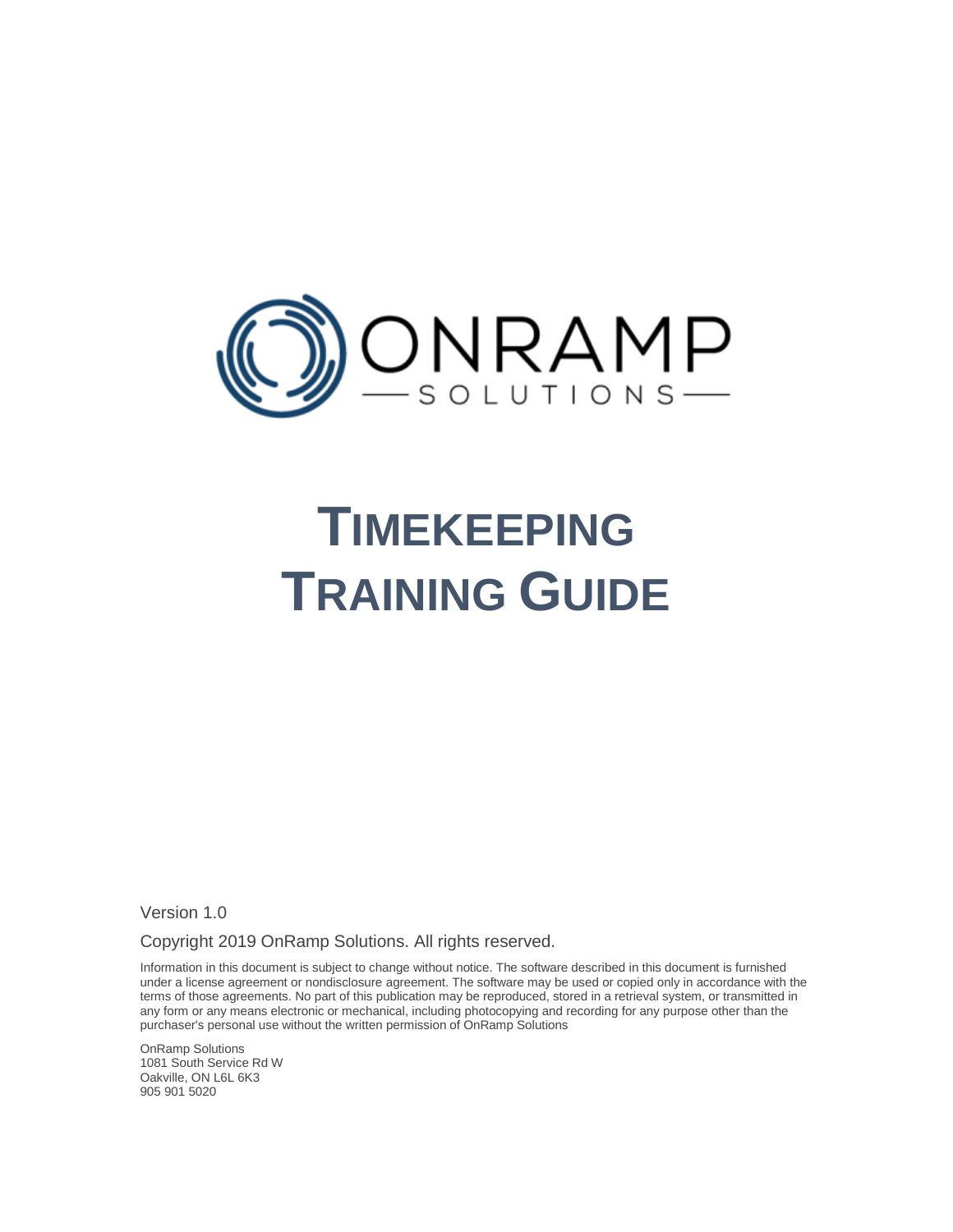

# **Table of Contents**

| Welcome                           | 3  |
|-----------------------------------|----|
| Time and Attendance in OnRamp     | 4  |
|                                   |    |
|                                   |    |
|                                   |    |
|                                   |    |
|                                   |    |
|                                   |    |
|                                   |    |
|                                   |    |
|                                   |    |
| <b>Employee Timekeeping Setup</b> | 15 |
|                                   |    |
|                                   |    |
|                                   |    |
| <b>Scheduling and Approvals</b>   | 20 |
|                                   |    |
|                                   |    |
|                                   |    |
|                                   |    |
|                                   |    |
|                                   |    |
| <b>Shortcut keys</b>              | 28 |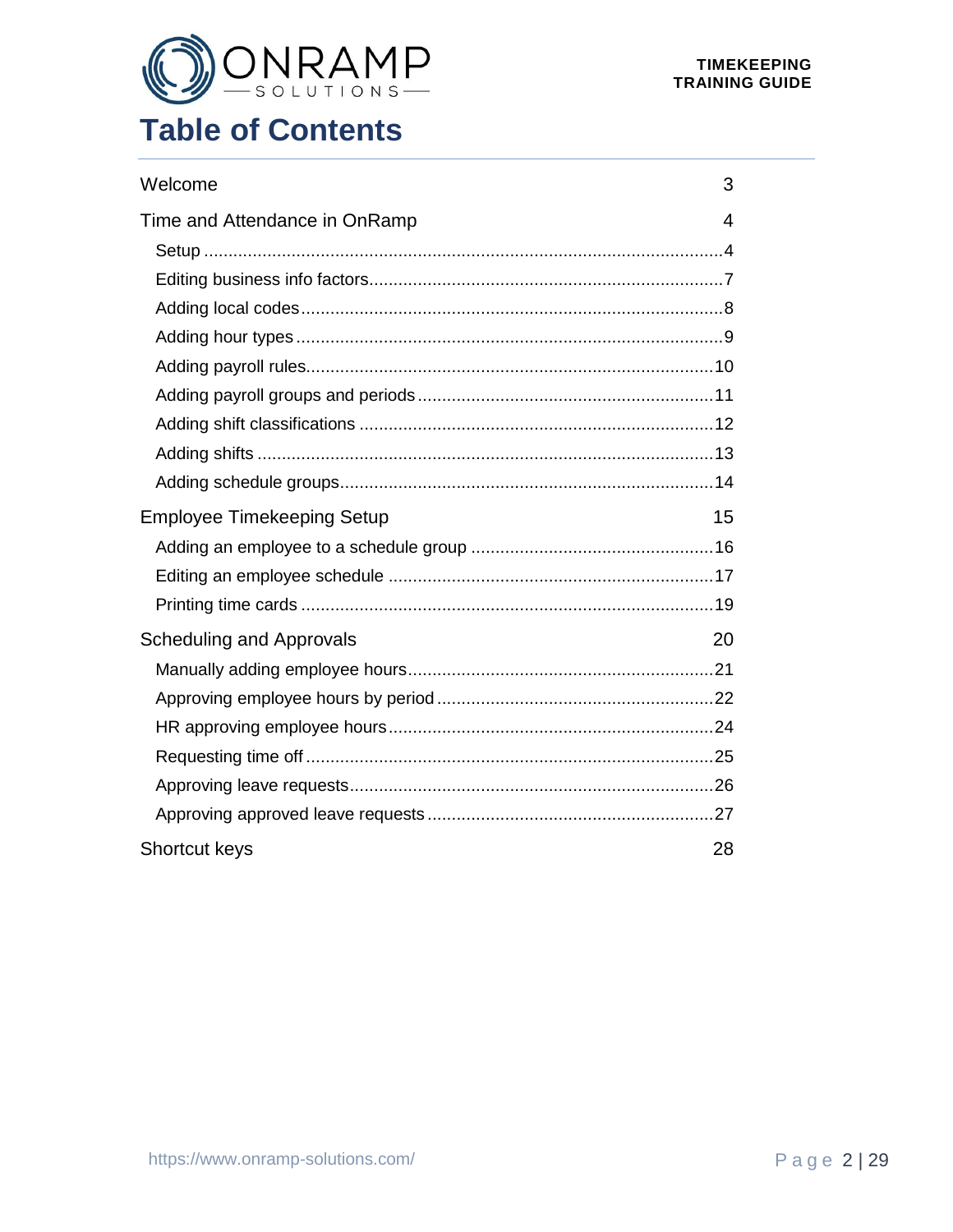<span id="page-2-0"></span>

# **Welcome**

Thank you for your interest in OnRamp. We at OnRamp Solutions designed the OnRamp ERP to meet and exceed your manufacturing resource planning demands. We know manufacturing and we believe that we have created an ERP system that is easy to learn, easy to use, and powerful enough to help you and your business overcome any challenge.

To help your business successfully adopt OnRamp as quickly as possible, we have designed this document to guide you through some of our most commonly used features.

### **Overview**

This guide was written to help you learn how to use OnRamp time keeping components. Some of the screens and reports may be similar to those found in other ERP systems you have used. This guide describes how to:

- Set up shift, schedule, and other related codes
- Assigning employee shifts or schedule groups
- Approving shift time
- Processing leave requests

### **Conventions**

The training guide is structured to help you learn the material in class with a qualified instructor. Each chapter contains: a list of learning objectives for the chapter, an explanation of the chapter concepts, steps on how to perform the chapter actions, an exercise to help you learn the material, and, finally, a summary of the chapter.

This guide uses the following typographical conventions:

- **Bold** text used to highlight important information in text. Used to denote click actions in procedures.
- *Italic* text used to label tables and images. Used in notes.
- *Notes* used to denote important notes related to the text.
- **Warnings** used to denote warning messages. Ignored warnings can result in permanent negative consequences.

### **Customer Feedback**

For questions, comments, or complains related to OnRamp Solutions documentation, training, or presentations, please contact us at: [info@onramp-solutions.com.](mailto:info@onramp-solutions.com?subject=I%20have%20something%20to%20say)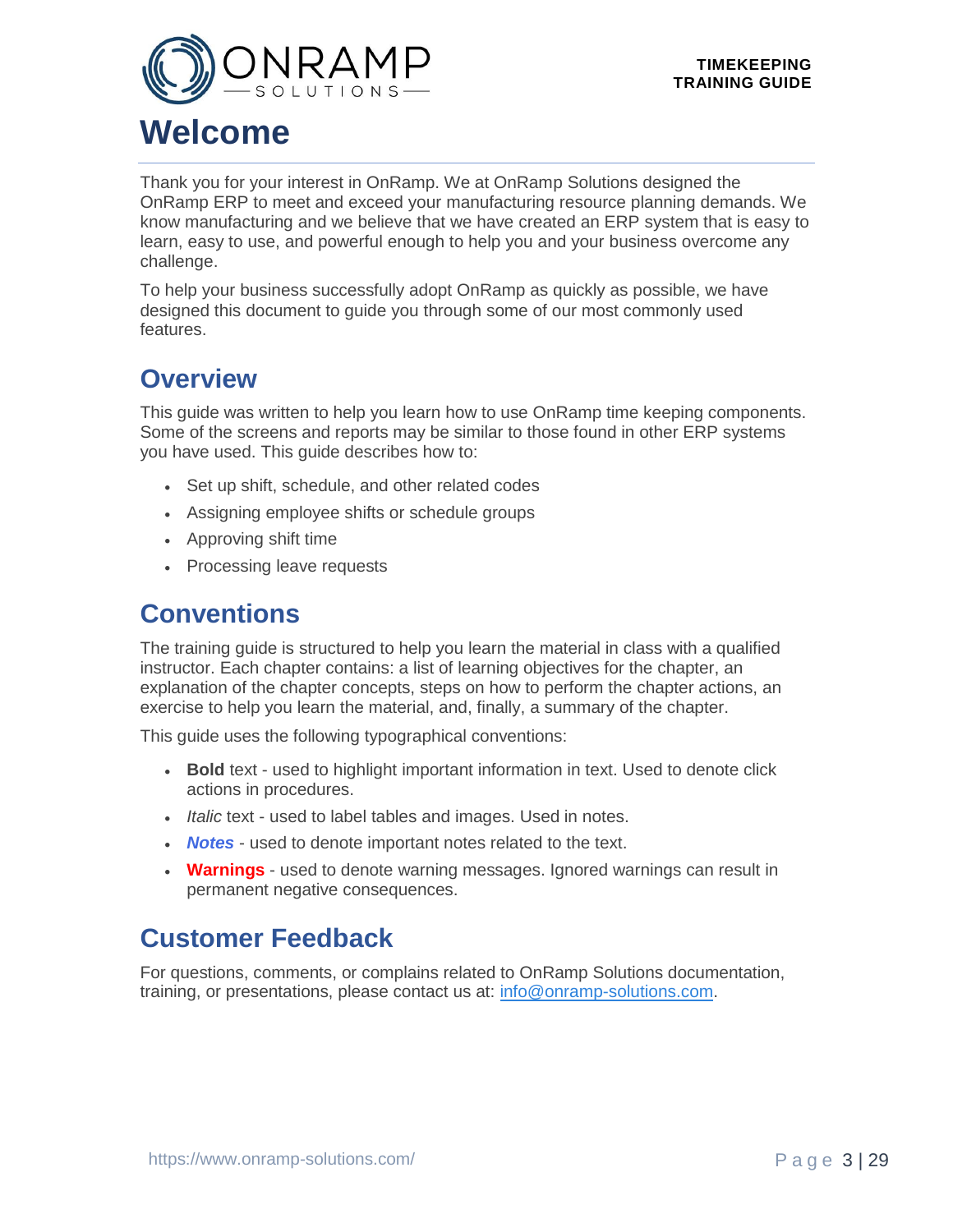<span id="page-3-0"></span>

# **Time and Attendance in OnRamp**

### **Learning Objectives**

This chapter will cover:

• Setting up time and attendance

### **Overview**

The OnRamp Time and Attendance module allows you to setup payroll groups, daily schedules, payroll action when the plant is shut down for statutory holidays and other plant closures, shifts and any shift premiums, and log and track employees' hours.

The Time and Attendance module can be broken down into three components:

- **Setup** Where all the shifts, payroll, and other items are set up for use. This area will have a lot of activity when you first set up OnRamp but after that, it is mostly used for reference.
- **Employee Setup** where you assign shifts and you can print employee timecards.
- **Scheduling** This is where you create, define, and assign scheduling groups and manage your employee schedules.

### <span id="page-3-1"></span>**Setup**

Because Time and Attendance has multiple moving parts, from payroll, to shifts, to schedules, to pay files, the setup process requires more steps that the usual OnRamp setup. To decrease the chance for errors, recommend following the Setup Workflow.

The goal of the workflows is to add data in a way that you don't have to return to previous screens to input missing field data. For example: When adding schedule groups, you will want to assign the shift. To do this, you must have added the shift classification and shift inputted first. By following the workflow, when you get to the schedule group the correct values will be available for your selection.

Note that this workflow assumes that certain information, such as employee information, has already been added to the system.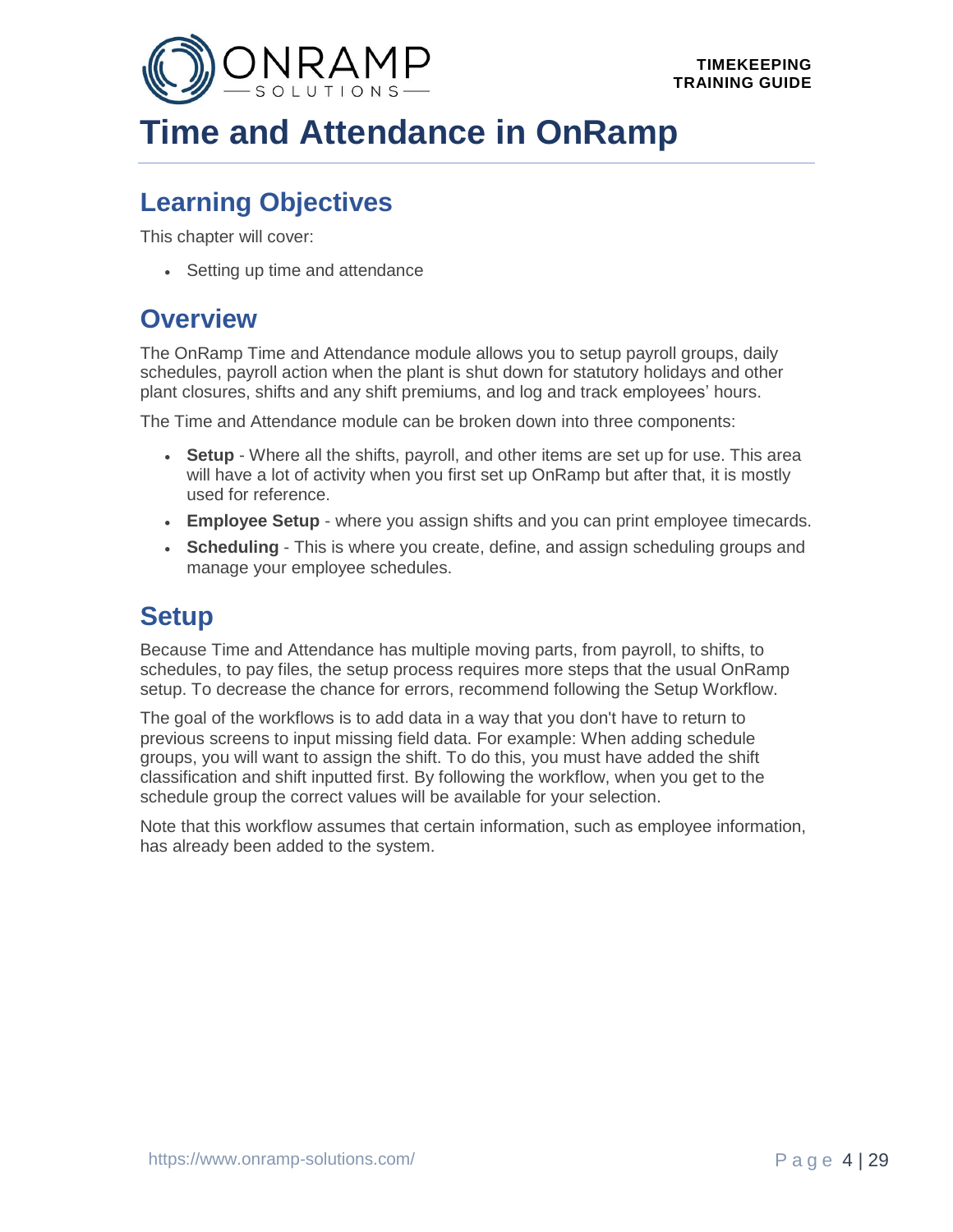

To properly add time keeping components to OnRamp, enter data in the following order:



*Workflow of the data to add before adding an employee to a shift*

- 1. [Edit Business Info](#page-6-0) Use the **Business Info** [S1824] screen do define the following **Factors**:
	- **SHIFT FIND BAND** Defines the time window (in minutes) to match an employee raw punch to the first punch in/last punch out of an employee schedule.
	- **MID\_FIND\_BAND** Defines the time window (in minutes) to match an employee raw punch to the mid-day punch in/punch out of an employee schedule. This setting is only required if, on **Shift Master**, your shifts have **Auto Deduct Breaks** set to **No**.
	- **TK DEFAULT IN RECOMMENDATION** and **TK\_DEFAULT\_OUT\_RECOMMENDATION**- Defines the default punchin/out recommendation when a supervisor approves hours:
		- A value of **Punch** recommends the supervisor approve the punch time.
		- A value of **Shift** recommends the supervisor approve the shift time.

#### **Examples**

**TK\_DEFAULT\_IN\_RECOMMENDATION** examples by value:

- **Punch** For an employee that punches in at 6:30, with a shift start time of 7:00, OnRamp recommends that the supervisor approve the shift start time of 6:30.
- **Shift** For an employee that punches in at 6:30, with a shift start time of 7:00, OnRamp recommends that the supervisor approve the shift start time of 7:00.
- **TK\_DEFAULT\_OUT\_RECOMMENDATION** examples by value:
	- **Punch** For an employee that punches out at 16:30, with a shift end time of 16:00, OnRamp recommends that the supervisor approve the shift end time of 16:30.
	- **Shift** For an employee that punches out at 16:30, with a shift end time of 16:00, OnRamp recommends that the supervisor approve the shift end time of 16:00.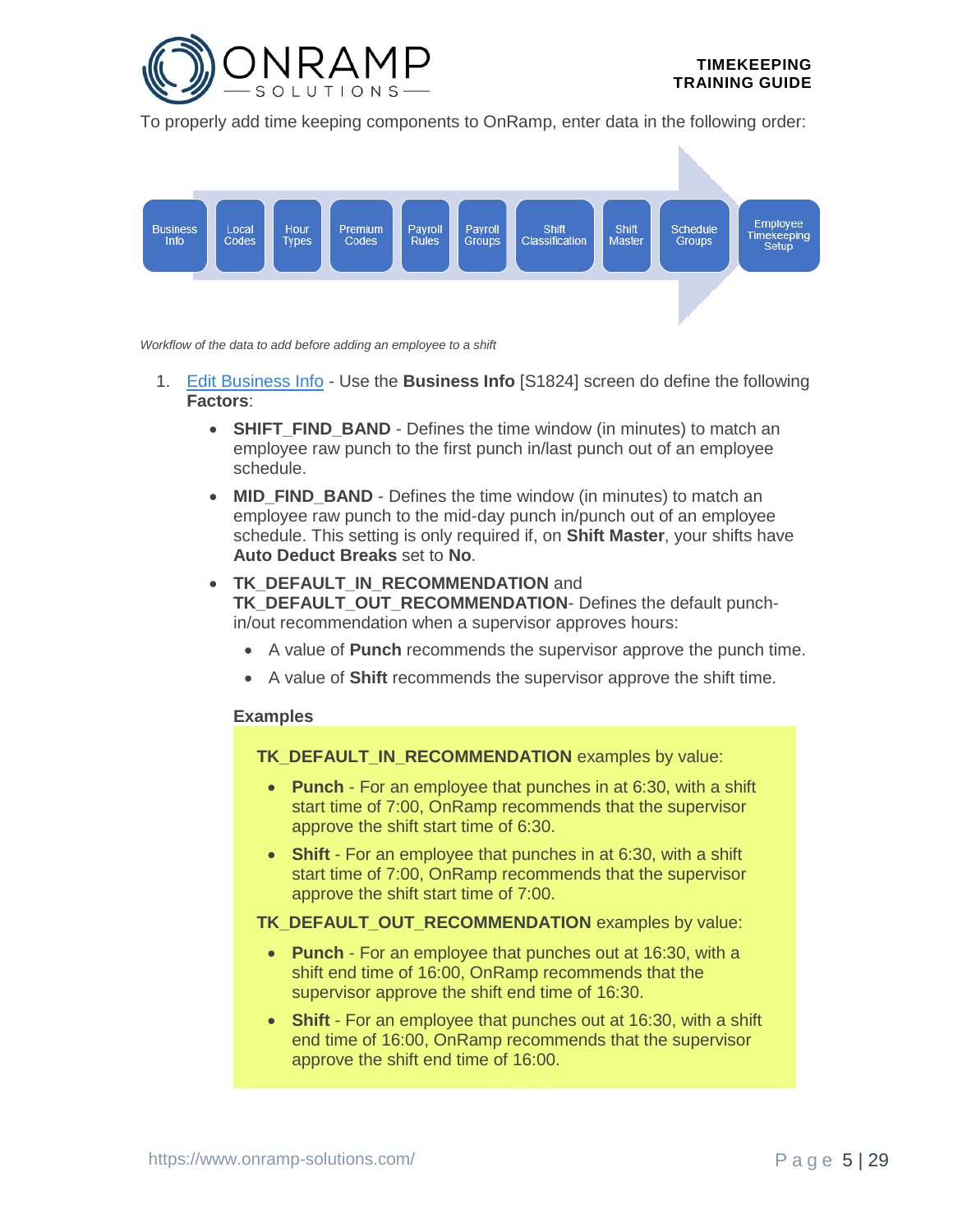

- 2. Add [Local Codes](#page-7-0) Use the **Local Codes** [S1502] screen to define the following **Code Groups**:
	- **PROJECTS** Defines what projects can be assigned to employee schedules.
	- **Shift Reg Reason** Defines what reason codes appear when employees request a shift on the **Request Shift** [S2585] screen.
- 3. [Add Hour Types](#page-8-0) Use the **Hour Types** [ S2485] screen to define the hour type profiles, priority, and rate multiplier. For example: You may have an hour type of Overtime 1.5, in which employees are paid an hour and a half for every hour of work.
- 4. [Add Premium Codes](file:///C:/Users/phenriques/Documents/ORS_Help/Content/Main/General/Time_Attendance/p_Manage_Premium_Codes.htm) Use the **Premium Codes** [S2472] screen to define the shift premiums.
- 5. [Add Payroll Rules](#page-8-1) Use the **Payroll Rules Profile** [S2484] screen to define the payroll rule profiles.
- 6. [Add Payroll Groups](#page-10-0) Use the **Payroll Groups** [S2483] screen to define payroll groups and the rules belonging to each of those groups.
- 7. [Add Shift Classification](#page-11-0) Use the **Shift Classification** [S2545] screen to define the shift categories.
- 8. [Add Shifts](#page-12-0) Use the **Shift Master** [S2470] screen to define shifts.

**Note**: Vacation days, holidays, sick days, and other non-work type days must also be set up as a shift.

9. [Add Schedule Groups](#page-13-0) - Use the **Schedule Groups** [S2474] screen to define schedule groups. Schedule groups allow you to create a grouping of employee schedules and assign rotating shifts. For example: You want to have your workforce divided up in to 3 rotating shift groups. Instead of assigning a different shift to employees weekly, you can create 3 schedule groups, with a different shift type set for each week, bi-weekly, month, etc., and assign the employees to that schedule group.

#### **Notes**

• TK\_DEFAULT\_xx\_RECOMMENDATION can be overridden on **Employee Master** [S1722] for any employee.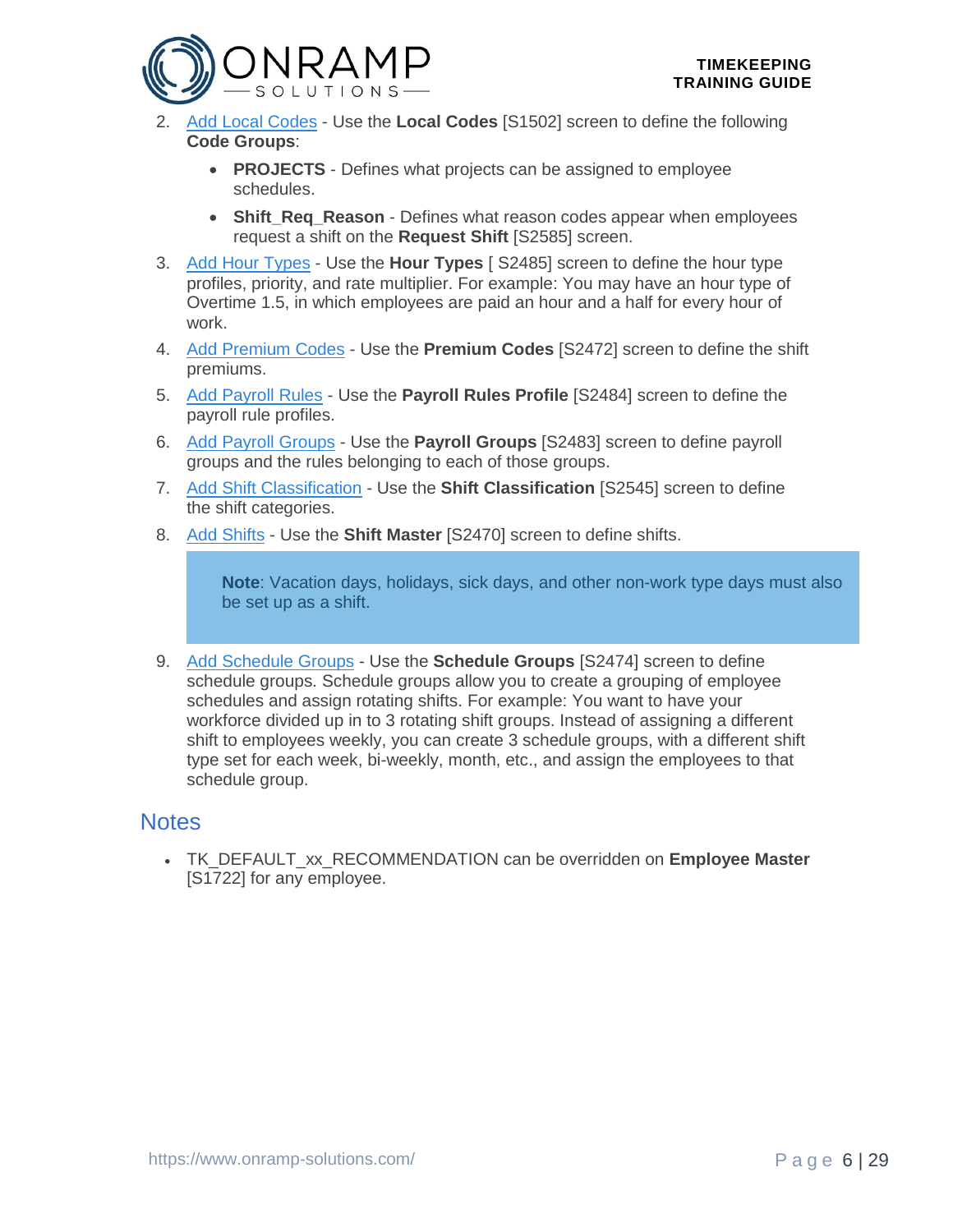

### <span id="page-6-0"></span>**Editing business info factors**

|                 | Filter by Group: <all><br/>۰</all>                       | Filter by Factor:<br>Search:       | ٠<br>$<$ ALL $>$                           |      |   |
|-----------------|----------------------------------------------------------|------------------------------------|--------------------------------------------|------|---|
| Group           | A Factor                                                 | Value                              | <b>Description</b>                         | Type | Q |
| <b>SYSTEM</b>   | RELWO QACheck                                            | ø.                                 | Check QA Step when release WO              | MI   | ▲ |
| TK              | LUNCH_FIND_BAND                                          | 14                                 |                                            | NI   |   |
| TK.             | MID_FIND_BAND                                            |                                    | Specifies the time range to match the ND   |      |   |
| TK.             | SHIFT FIND BAND                                          | 120                                | Specifies the time range to match the NI   |      |   |
| TK              | TK CALENDAR                                              | o.                                 | Turn TimeClock Calendar ON,                | NI   |   |
| TK              | TK_RAW_PUNCH                                             | Đ.                                 | Show raw punches                           | NI   |   |
| TK.             | TK SHOW TIME                                             |                                    | Number of seconds to show punch info NI    |      |   |
| TK              | VAC HRS DAY                                              | B                                  | Hours in a day for converting vacation ND  |      |   |
| TK              | VAC_YEAR                                                 | <b>FISCAL</b>                      | Vacation year calculation fiscal or cale S |      |   |
| TKT             | FIRST OF VAC YEAR                                        | 07/29/2018                         | First date of vacation year                | D    |   |
| TKT             | LAST OF VAC YEAR                                         | 07/27/2019                         | Last Date of vacation year                 | Ò    |   |
| TKT             | TKT EMP REQ                                              | $\mathbb{D}$                       | Employee ID required to submit intern NI   |      |   |
| WEBSITE         | IIS PHYSICAL DIR                                         |                                    | The Physical Directory The IIS Virtual IS  |      |   |
| WEBSITE         | START URL                                                |                                    | The Starting Directiry For Website Pre S   |      |   |
| WO              | RAW_TOLERANCE                                            | 0.5                                | Tolerance on Rays material backflush - ND  |      |   |
| WO <sup>.</sup> | SEPARATION LBL                                           |                                    | Add a separation label at the start of <5  |      |   |
| WO.             | <b>WORKORDERTAG</b>                                      | $\mathbf{1}$                       | Print Work Order Tag                       | Is.  |   |
| Obj.Type        | Text Value:<br><b>Reference ID</b><br><b>Description</b> | <b>WHERE USE</b><br><b>Context</b> |                                            |      |   |

*Business Info screen*

#### **To edit business info factors:**

- 1. Navigate to the **Business Info** [S1824] screen.
- 2. Use the filters or search options to find the desired factor and select it.
- 3. On the screen task bar, click **Edit**.
- 4. In the **Value** field, at the bottom of the table, update the desired factor value.
- 5. Click **OK**.

#### **Result**

You have updated the factor value.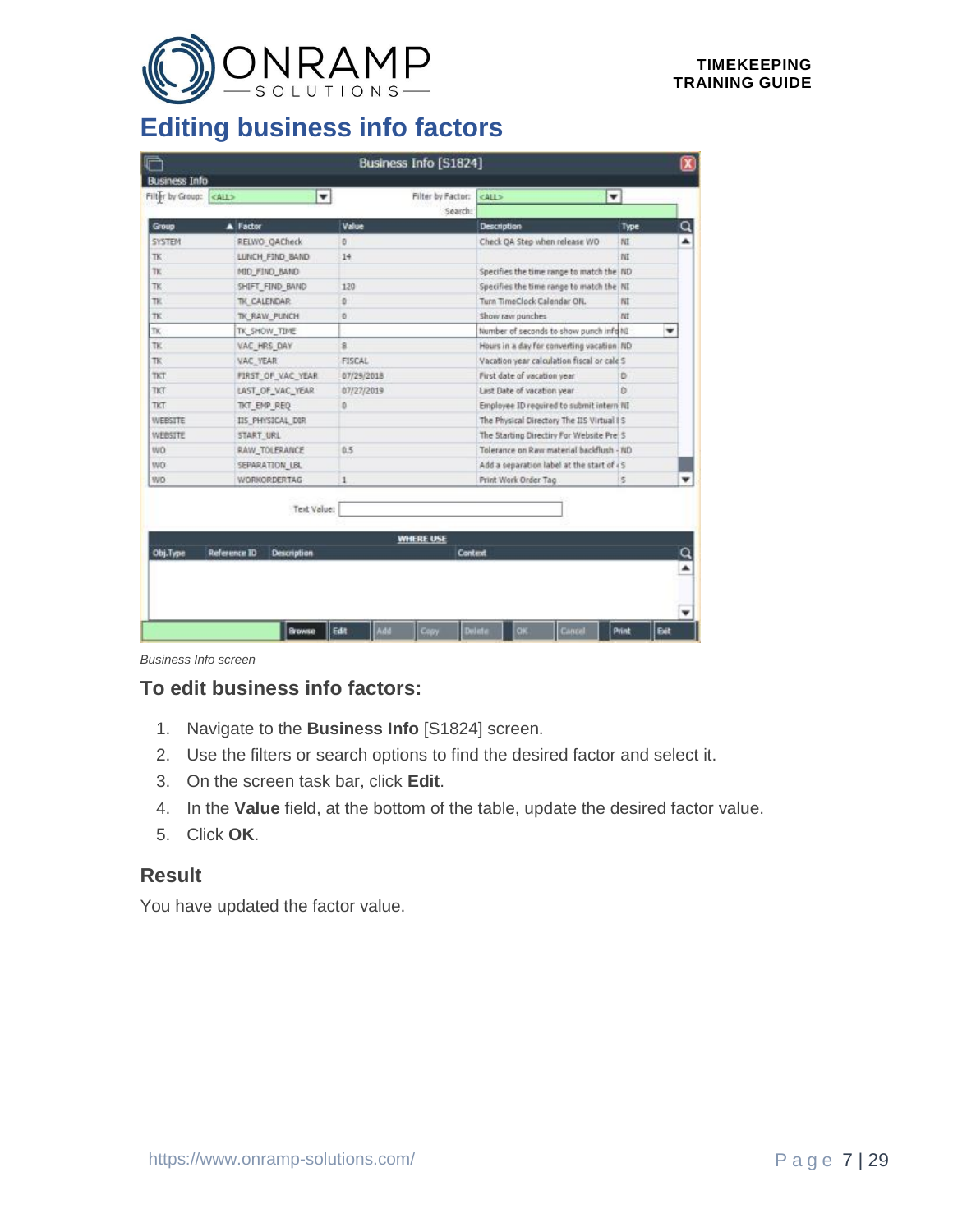

### <span id="page-7-0"></span>**Adding local codes**

| r                      |                                  |               |                      |             | Codes (Local) [S1502]                       |               |            |      |      | $\mathbf{x}$            |
|------------------------|----------------------------------|---------------|----------------------|-------------|---------------------------------------------|---------------|------------|------|------|-------------------------|
| Codes Group            |                                  |               |                      |             |                                             |               |            |      |      |                         |
| Filter Cabegory: KAIL> |                                  |               | Y                    |             |                                             |               |            |      |      |                         |
|                        | Code Group: Shift_Req_Reason     |               | ۰                    |             |                                             |               |            |      |      |                         |
| Category:              |                                  |               | $\blacktriangledown$ |             |                                             |               |            |      |      |                         |
|                        | Description: SNft Request Reason |               |                      |             |                                             |               |            |      |      |                         |
| Comments               |                                  |               |                      |             |                                             |               |            |      |      |                         |
|                        |                                  |               |                      |             |                                             |               |            |      |      |                         |
| Codes List             |                                  |               |                      |             |                                             |               |            |      |      |                         |
| Code                   | Sort A                           |               | Active Color Code:   | Description |                                             |               |            |      |      | $\overline{\mathbf{a}}$ |
| Medical                | 18                               | <b>Yes</b>    |                      |             | W Medical Reason for a Shift Change Request |               |            |      |      | ۰                       |
| BEREAVE                | 28                               | Yes           |                      |             | Personal reasons due to benuvement.         |               |            |      |      |                         |
|                        |                                  |               |                      |             |                                             |               |            |      |      |                         |
|                        |                                  |               |                      |             |                                             |               |            |      |      |                         |
|                        |                                  |               | Support Document:    |             |                                             |               |            |      |      | ٠                       |
|                        |                                  | <b>Browne</b> | <b>ITEM</b>          | Add         | Carr <sup>.</sup>                           | <b>Defetu</b> | <b>TOK</b> | Gmil | Inve | Est                     |

*Codes (Local) screen*

#### **To add local codes:**

- 1. Navigate to the **Codes (Local)** [S1502] screen.
- 2. Select the **Code Group**.
- 3. Click on the **Codes List** frame.
- 4. On the screen task bar, click **Add**.
- 5. Enter the desired information.
- 6. Click **OK**.

#### **Result**

You have created a local code.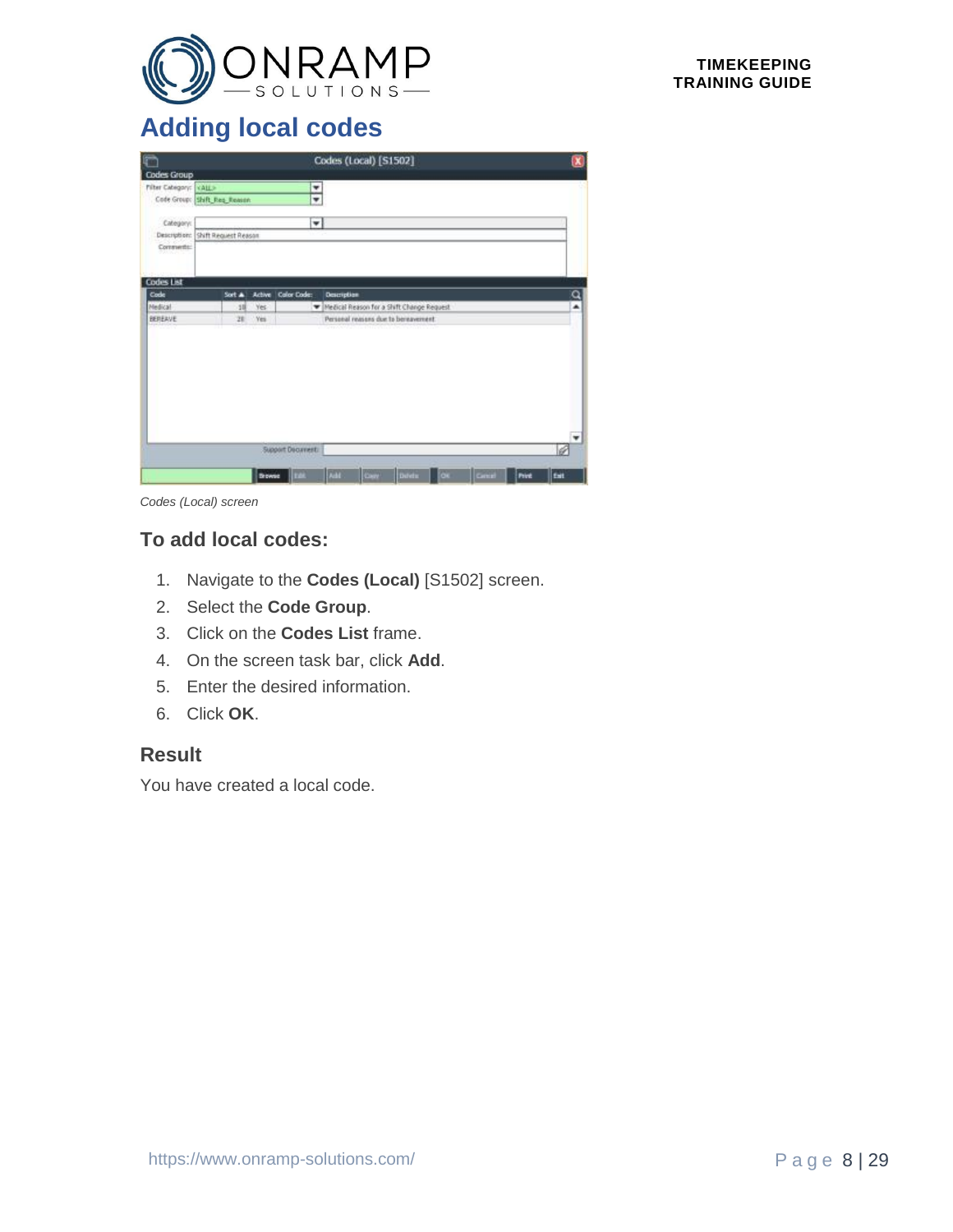

### <span id="page-8-0"></span>**Adding hour types**

| r                 |                            | Hour Types [S2485]    |            |                                 | $\bullet$ |
|-------------------|----------------------------|-----------------------|------------|---------------------------------|-----------|
| <b>Hour Types</b> |                            |                       |            |                                 |           |
| Hours ID          | <b>Hours Dearmption</b>    | Priority A            | Multiplier | <b>Report Sart Payfile Code</b> | $\alpha$  |
| REG               | Regular Hours'             | ti                    | 1          | <b>O</b> REG                    | ۰         |
| OT1.5             | Overtime - time and a half | ı                     | 1.5        | 0 150T                          |           |
| OT2               | Overtime - double time     | ï                     | z          | 0.20T                           |           |
| NOPAY             | No Pay                     | 1                     | D          | 0 NOPAY                         |           |
|                   |                            |                       |            |                                 | ۰         |
|                   | Browne Edit                | Add<br>Delete<br>Copy | or.        | Gmil<br>Print                   | Est.      |

*Hour Types screen*

#### **To add hour types:**

- 1. Navigate to the **Hour Types** [S2485] screen.
- 2. On the screen task bar, click **Add**.
- 3. Enter the desired information.
- 4. Click **OK**.

#### **Result**

<span id="page-8-1"></span>You have created an hour type.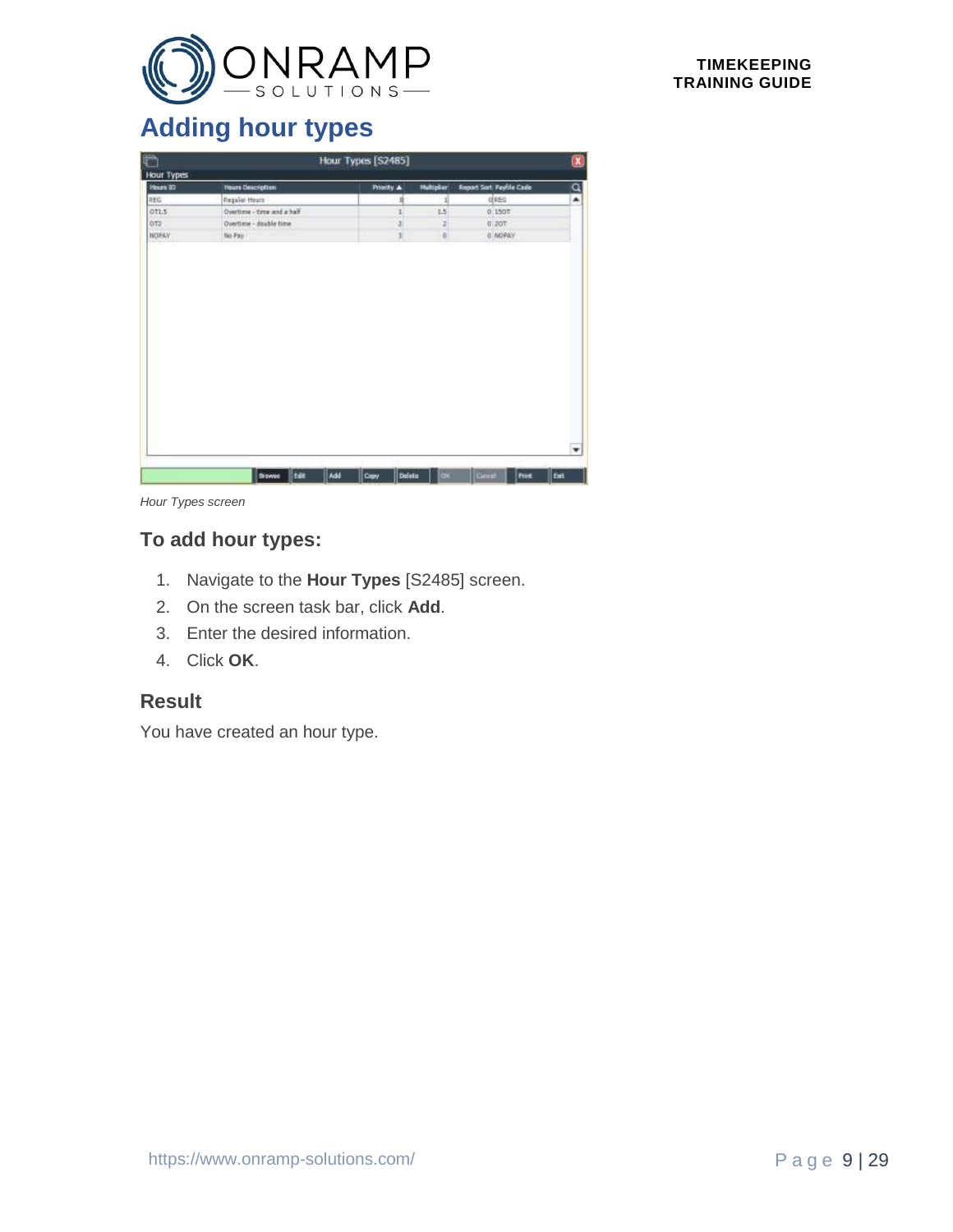

### **Adding payroll rules**

#### **Step 1 - To add payroll rule profiles:**

- 1. Navigate to the **Payroll Rules Profile** [S2484] screen.
- 2. On the screen task bar, click **Add**.
- 3. Enter the desired information.
- 4. Click **OK**.

#### **Result**

You have created a payroll rule profile.

#### **Step 2 - To add payroll rules to a profile:**

- 1. On the **Payroll Rules Profile** [S2484] screen, select the desired **Rule Profile**.
- 2. Select the **Profile Details** frame.
- 3. On the screen task bar, click **Add**.
- 4. Enter the desired information.
- 5. Click **OK**.

#### **Result**

You have added a payroll rule to the profile.

- Depending on the **Rule** selected, only certain profile detail fields are required or allow values.
- A rule of **PeriodThreshold** determines the **Threshold** hours in the period an employee must work before the **Hours Type** (eg. overtime) takes effect.
- A rule of **DailyThreshold**determines the **Threshold** in the day an employee must work before the **Hours Type** (eg. overtime) takes effect.
- A rule of **MatchPremiumToBase** determines the **Threshold** overtime hours that an employee must work before the selected **Premium** code takes effect.
- A rule of **HolidayThreshold** defines that if the **Threshold** condition is met on a day defined as a holiday, the **Hours Type** takes effect.
- A rule of **Sat4Sunday** determines the **Threshold** hours that an employee must work on Saturday in order to have the **Hours Type** take effect for hours worked Sunday.
- A rule of **SpecialDailyThreshold** determines that if an employee works the **Threshold** hours on the select **Day of Week**, the **Hours Type** takes effect for any hours worked beyond that threshold.
- **DailyThreshold** is rarely used at the same time as **PeriodThreshold**.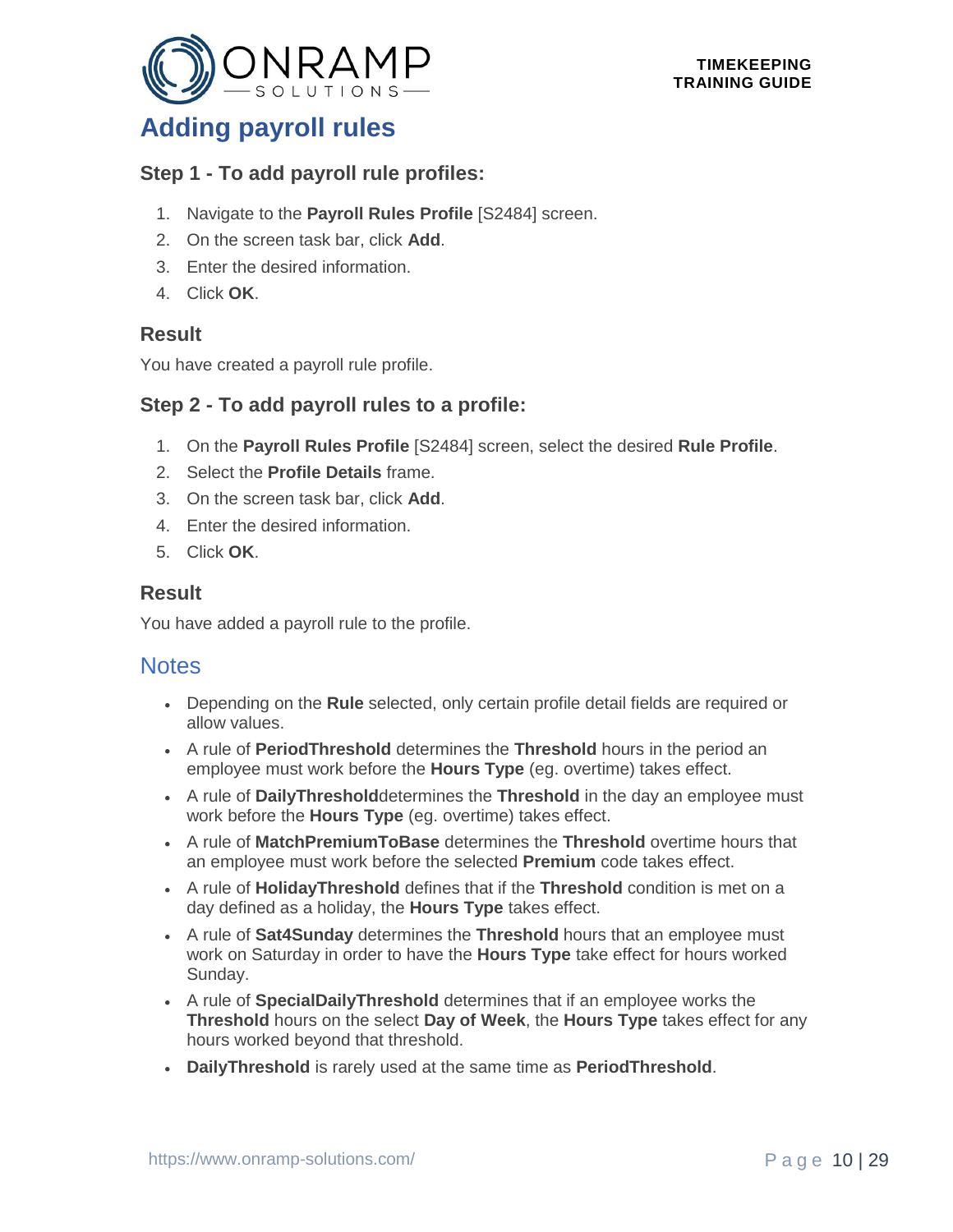

### <span id="page-10-0"></span>**Adding payroll groups and periods**

| m<br><b>Payroll Groups</b>                                     |                                   |                       |                                  | Payroll Group [S2483] |                                                   |                         |                                     |                                 | $\overline{\mathbf{x}}$ |
|----------------------------------------------------------------|-----------------------------------|-----------------------|----------------------------------|-----------------------|---------------------------------------------------|-------------------------|-------------------------------------|---------------------------------|-------------------------|
| Payrell Group: 5W1<br>Payfile Format: 450<br>Export File Name: | Description: Simple Worlday 1     | Simple Worlday 1<br>۰ |                                  | Pavlile Export Din    | Start Date: 06/01/2019<br>Next Start:  p6/08/2019 | 饳<br>面                  | Period: WEEKLY<br>Rules: POP1       | In Uver<br>Ves                  | $\frac{1}{x}$<br>Style  |
| <b>Payroll Periods</b>                                         |                                   |                       |                                  |                       |                                                   |                         |                                     |                                 |                         |
| <b>Period</b><br>SW1-0000                                      | <b>V Start Date</b><br>06/01/2019 |                       | <b>End Date</b><br>CE 06/07/2519 | 曽                     | Approved<br>No                                    | Ladge<br>M <sub>2</sub> | Lock<br>List                        | <b>Liniack</b><br><b>Uniock</b> | a<br>$\blacktriangle$   |
| <b>Generata NV</b>                                             | Payfile:                          |                       |                                  | 4                     |                                                   |                         | Number of Employees In This Period: |                                 | ۰                       |
|                                                                | <b>Payfile Taylestamps</b>        |                       |                                  |                       |                                                   | Generated By:           |                                     | ۰                               |                         |

*Payroll Group screen*

#### **To add payroll groups:**

- 1. Navigate to the **Payroll Group** [S2483] screen.
- 2. On the screen task bar, click **Add**.
- 3. Enter the desired information.
- 4. Click **OK**.

#### **Result**

You have created a payroll group.

- With the pay file information entered, while in **Browse** mode, click **Generate File** to export the payroll file.
- Once the file is generated, you can save it to your local workstation by entering the desired folder in the **Payfile Export Dir** field and clicking the **Save** button.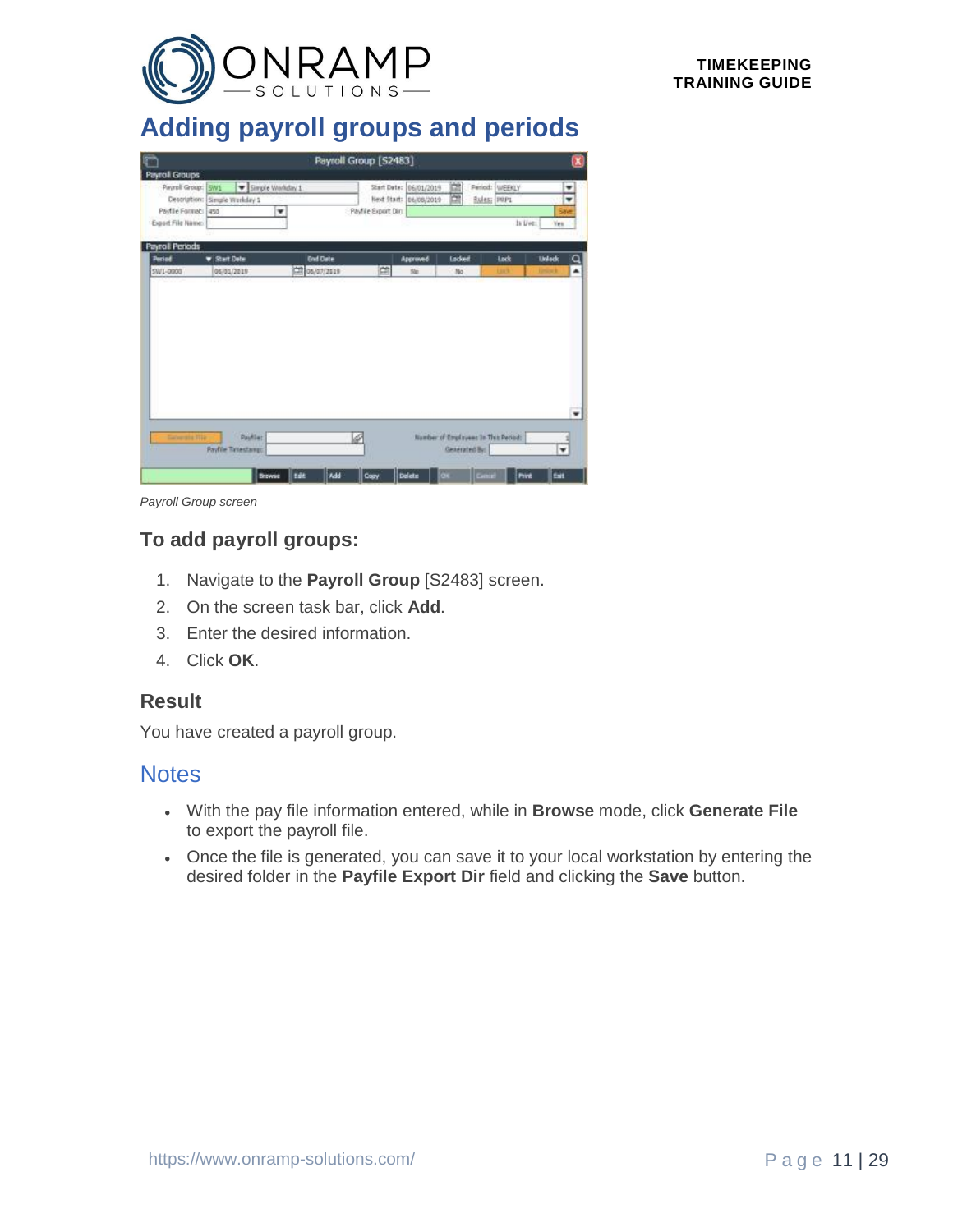

## <span id="page-11-0"></span>**Adding shift classifications**

| <b>For</b>           |                     | Shift Classification [S2545] |                     |                                |       | $\mathbf{x}$ |
|----------------------|---------------------|------------------------------|---------------------|--------------------------------|-------|--------------|
| Shift Classification |                     |                              |                     |                                |       |              |
| E                    | A Description       |                              | Priority PayFile ID | Rep Sort Include In DCP Import |       | $\alpha$     |
| <b>EXT</b>           | Extra Time Shift    |                              | 20 300              | 20                             | No    | ۰            |
| STD                  | Standard Time Shift |                              | 10 300              | 10                             | No    |              |
|                      |                     |                              |                     |                                |       |              |
|                      |                     |                              |                     |                                |       |              |
|                      |                     |                              |                     |                                |       |              |
|                      |                     |                              |                     |                                |       |              |
|                      |                     |                              |                     |                                |       |              |
|                      |                     |                              |                     |                                |       |              |
|                      |                     |                              |                     |                                |       |              |
|                      |                     |                              |                     |                                |       |              |
|                      |                     |                              |                     |                                |       |              |
|                      |                     |                              |                     |                                |       |              |
|                      |                     |                              |                     |                                |       |              |
|                      |                     |                              |                     |                                |       |              |
|                      |                     |                              |                     |                                |       | ۰H           |
|                      |                     |                              |                     |                                |       |              |
|                      | Drowne Edit         | Add<br>Copy                  | Delete<br>or.       | Cinid                          | Print | lisat        |

*Shift Classification screen*

#### **To add shift classifications:**

- 1. Navigate to the **Shift Classification** [S2545] screen.
- 2. On the screen task bar, click **Add**.
- 3. Enter the desired information.
- 4. Click **OK**.

#### **Result**

You have created a shift classification.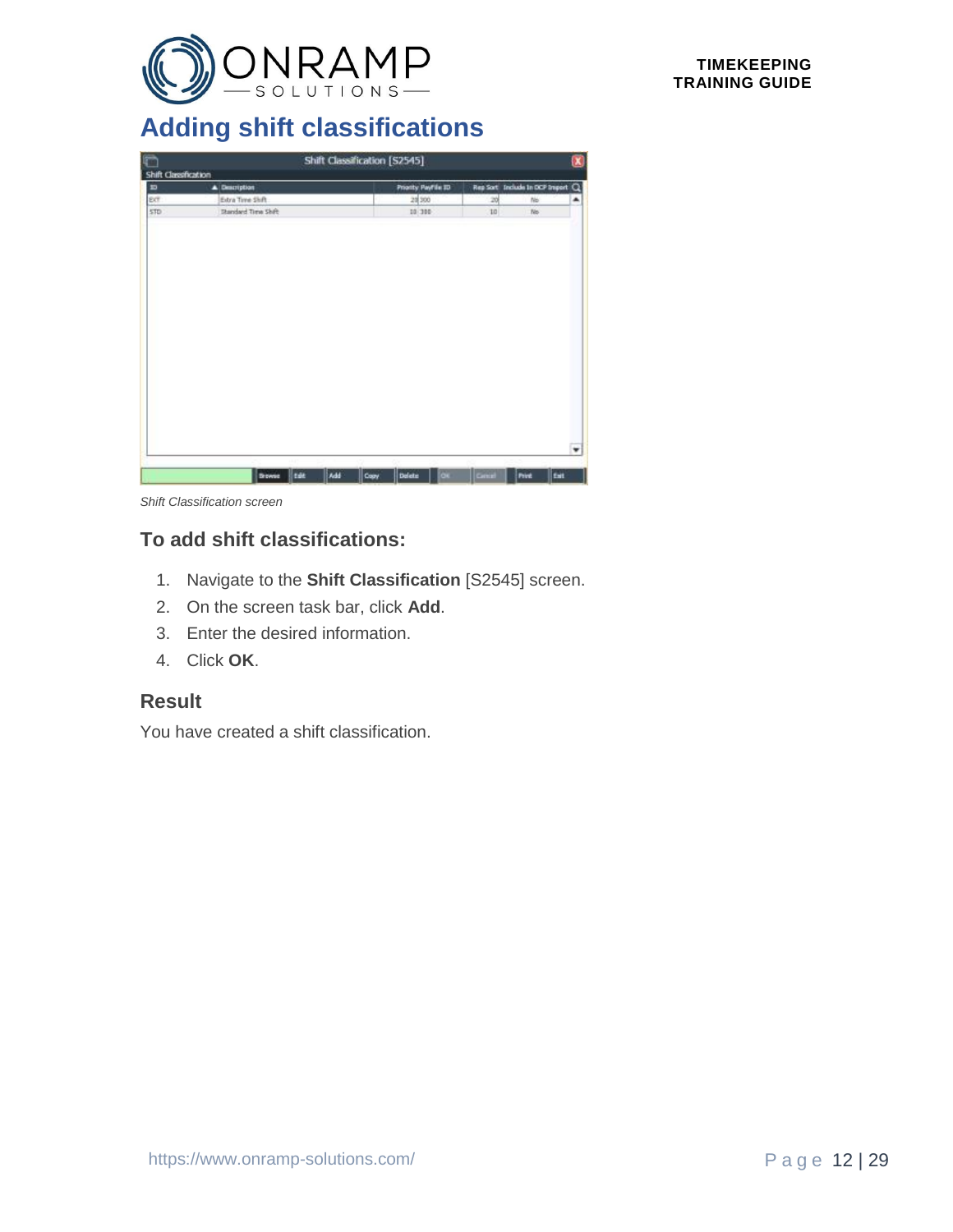

### <span id="page-12-0"></span>**Adding shifts**

| <b>Bill of Material Master</b>               |                           | <b>Bill of Material Master [S1000]</b>                |                         |                                     |                 |   |                        |         |
|----------------------------------------------|---------------------------|-------------------------------------------------------|-------------------------|-------------------------------------|-----------------|---|------------------------|---------|
|                                              |                           |                                                       |                         |                                     |                 |   |                        |         |
| Farent Part: [A10001                         |                           | <b>3eye Isometric Triangle With 30mm Spacers</b><br>٠ |                         |                                     |                 |   |                        |         |
| Revision: A                                  |                           |                                                       |                         |                                     |                 |   |                        |         |
|                                              |                           |                                                       |                         |                                     |                 |   |                        |         |
| Component Part Namber A Component Part Desci |                           |                                                       | Oly Per LIM             |                                     | m               |   | <b>IF at Operation</b> |         |
| H2005                                        | V 1/4" x 2" Corriage Belt |                                                       | 3.000 EA                |                                     | $\mathbf{v}$ is | ۰ |                        | ۰<br>┯┆ |
| H3000                                        | 1/4" Hex Nut              |                                                       | 3.0000 EA               |                                     |                 |   | D                      |         |
| HADDO                                        | Brow x 2 yes Flat Washer  |                                                       | 3,0000 FA               |                                     | ٠               |   | b                      |         |
| PC1001                                       |                           | 3.175mm Japmetric Triangle With Circular Holes        | 1,0000 EA               |                                     | 36              |   | b                      |         |
| PC1002                                       |                           | 1.175mm Issmetric Triangle With Square Holes.         | 1,0000 EA               |                                     | <b>IN</b>       |   | ø                      |         |
|                                              |                           |                                                       | 3.0000 EA               |                                     | M               |   | o                      |         |
| 5P1000                                       | Benn x 31 Amer Spacer     |                                                       |                         |                                     |                 |   |                        |         |
| Component Revision:                          | <b>None</b>               |                                                       |                         |                                     |                 |   |                        | $\cdot$ |
| Lead Time Offset:                            |                           |                                                       | Cut In Date: 01/01/1999 |                                     |                 |   |                        |         |
| Phantom Override:                            | No.                       |                                                       | Lot Tracking Required:  | Cut Out Date: 12/31/2188 CR<br>Sin. |                 |   |                        |         |
| BF Location Override:                        | ٠                         |                                                       | Atty: Code:             |                                     | ۰               |   |                        |         |

*Shift Master screen*

#### **To add shifts:**

- 1. Navigate to the **Shift Master** [S2470] screen.
- 2. On the screen task bar, click **Add**.
- 3. Enter the desired information.
- 4. Click **OK**.

#### **Result**

You have created a shift.

- Vacation days, holidays, sick days, and other non-work type days must also be set up as a shift.
- If **Pay Interval Rounding** is set to **Yes**, the value entered in the **Rounding Minutes** field determines how many minutes of penalty apply if there is a late punch in / early punch out.
- If there is a **Punch In / Out Grace Period**, enter the number of grace minutes allowed before an adjusted pay time is engaged.
- **Shift Segments** are required if Punch Required is set to Yes and Punch Define Shift is set to No.
- If **Auto Deduct Breaks** is set to No, each shift segment must be defined for the period of time worked between breaks.
- **Shift Offset** is used for shifts that span two consecutive days.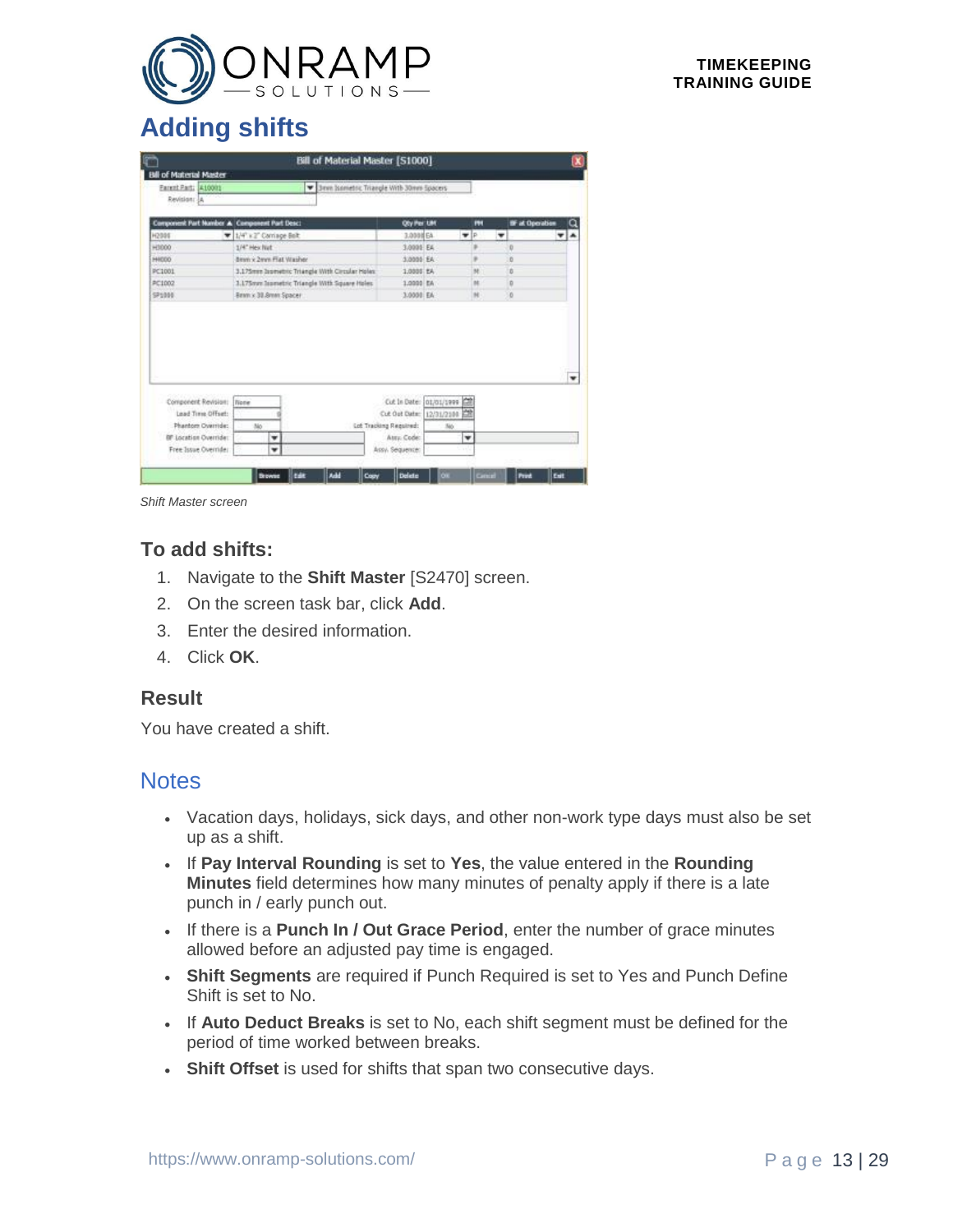

### <span id="page-13-0"></span>**Adding schedule groups**

| m                                    |                                          |               | Schedule Groups [S2474]       |                                             |                       |                               | $\mathbf{x}$     |
|--------------------------------------|------------------------------------------|---------------|-------------------------------|---------------------------------------------|-----------------------|-------------------------------|------------------|
| <b>Schedule Group Master</b>         |                                          |               |                               |                                             |                       |                               |                  |
| Schedule Group: SCH02                |                                          | ۳             |                               | Description: Schedule Graup 2 week rotation |                       |                               |                  |
| Schedule Group Detail                |                                          |               |                               |                                             |                       |                               |                  |
| Cut in                               | A DROM                                   | Call Type     | a<br><b>Rotating</b>          | \$600.10<br>DAY                             | ٠                     | Duration:                     | 14               |
|                                      | 06/07/2819 20 01/01/2119 20 WORKING DAY! |               | Yes<br>۸                      | Shift 2: AFT                                | ۰                     | Duration:                     | 14               |
|                                      |                                          |               |                               | Skift 1: GVYD                               | ۰                     | Duration:                     | 13               |
|                                      |                                          |               |                               | 站在七                                         | ٠                     | Duration:                     |                  |
|                                      |                                          |               |                               | Shift S:                                    | ٠                     | Durations                     |                  |
|                                      |                                          |               |                               | Shift 6:                                    | ٠                     | Durations                     |                  |
|                                      |                                          |               |                               | 独食力                                         | ٠                     | Duration:                     |                  |
|                                      |                                          |               | ۰                             |                                             | <b>Import Details</b> | Pivot Date:   D6/08/2019   CT |                  |
|                                      |                                          |               |                               |                                             |                       |                               |                  |
|                                      |                                          |               | <b>Schedule Group Explode</b> |                                             |                       |                               | Tita Hantil. C > |
| Sun                                  | <b>Hos</b><br>27)                        | Tue<br>28     | Wed<br>$^{29}$                | Thu<br>30                                   | Fei<br>31             | 11                            | Sat              |
|                                      | 02                                       | $\frac{1}{2}$ | 15.                           | 66                                          | <b>M</b> GVYD         | 24                            |                  |
|                                      | <sup>19</sup> DAY                        | $11$ DAY      | 12 pay                        | 13 DAY                                      | <b>14 DAY</b>         | 15                            |                  |
|                                      | $17$ DAY                                 | <b>18 DAY</b> | $15$ DAY                      | 20 DAY                                      | $23$ DAY              | 22                            |                  |
|                                      | TRA <sup>2</sup> E                       | $25$ AFT      | <b>26 AFT</b>                 | $27$ AFT                                    | $JI$ AFT              | 29                            |                  |
|                                      | 妇.                                       | 82 AFT        | <b>B3 AFT</b>                 | 04 AFT                                      | <b>IS AFT</b>         | <b>BE</b>                     |                  |
| <b>June 2019</b><br>쯴<br>12 25 25 26 |                                          |               |                               |                                             |                       |                               |                  |

*Schedule Groups screen*

#### **Step 1 - Add schedule groups:**

- 1. Navigate to the **Schedule Groups** [S2474] screen.
- 2. On the screen task bar, click **Add**.
- 3. Enter the desired information.
- 4. Click **OK**.

#### **Result**

You have created a schedule group.

#### **Step 2 - Add schedule group details:**

- 1. On the **Schedule Groups** [S2474] screen, select the schedule group.
- 2. Click on the **Schedule Group Detail** frame.
- 3. On the screen task bar, click **Add**.
- 4. Set the group cut-in/cut-out dates, the calendar type (working days or calendar days) and if the shift is a rotating shift (if the shift type changes period to period).
- 5. Set the shift type. If **Rotating** is set to **Yes**, add the duration, in calendar days for each shift rotation along with the Pivot Date, which is the first day in which the Shift 1 type will take effect.
- 6. Click **OK**.

#### **Result**

You have created a schedule group detail.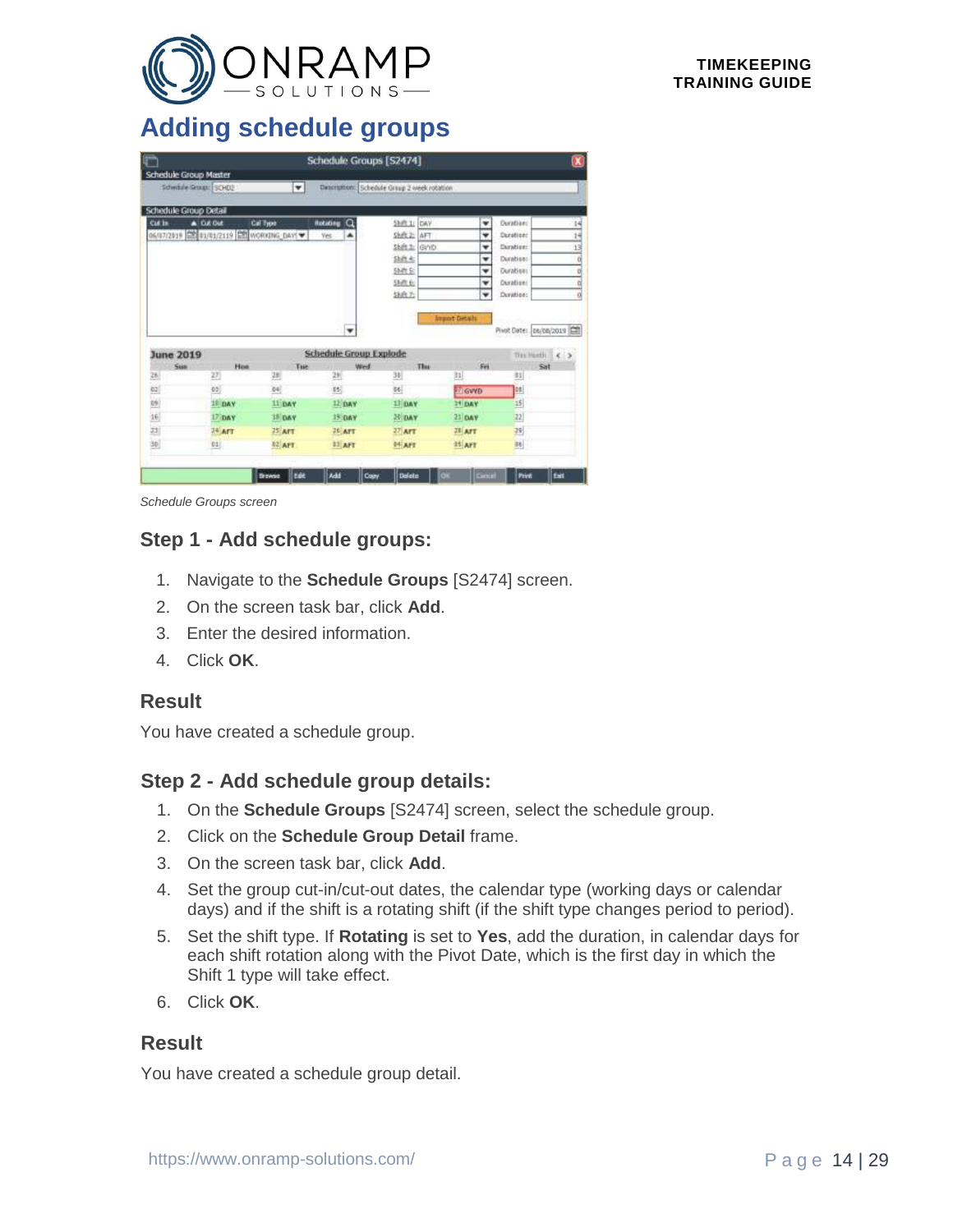<span id="page-14-0"></span>

# **Employee Timekeeping Setup**

### **Learning Objectives**

This chapter will cover:

- Assigning shifts to employees
- Creating timecards

### **Overview**

Once the Time and Attendance setup is complete, you are ready to update your employees.

To properly add employees to shifts in OnRamp, enter data on the following screens:



*Workflow of the data to add to complete the employee time and attendance set up*

- 1. [Assign Schedule Groups](#page-15-0) Use the **Employee Schedule Groups** [S2475] screen to assign schedule groups to an employee, including payroll groups.
- 2. **Assign Shifts** Use one of the following screens to assign shifts to your employees:
	- The [Global Shift Override](file:///C:/Users/phenriques/Documents/ORS_Help/Content/Main/General/Time_Attendance/p_Manage_Global_Shift_Override.htm) [S2473] screen assigns shifts company-wide, including holiday shifts.
	- The [Mass Update Employee Schedule](file:///C:/Users/phenriques/Documents/ORS_Help/Content/Main/General/Time_Attendance/p_Mass_Update_Employee_Schedule.htm) [S2505] screen mass updates shifts, cost center, start and end times, and project values on select employees.
	- The [Employee Schedule](#page-16-0) [S2477] screen assigns and modifies shifts for an employee for the selected calendar date.
- 3. [Assign and print Time cards](#page-17-0) Use the **Employee Time Card** [S1756] screen to assign and print employee time cards.

#### **Notes**

• If your company has an OnRamp RFID reader, you can use the OnRamp **Time Clock** {S2570] to track employee punch-in/out.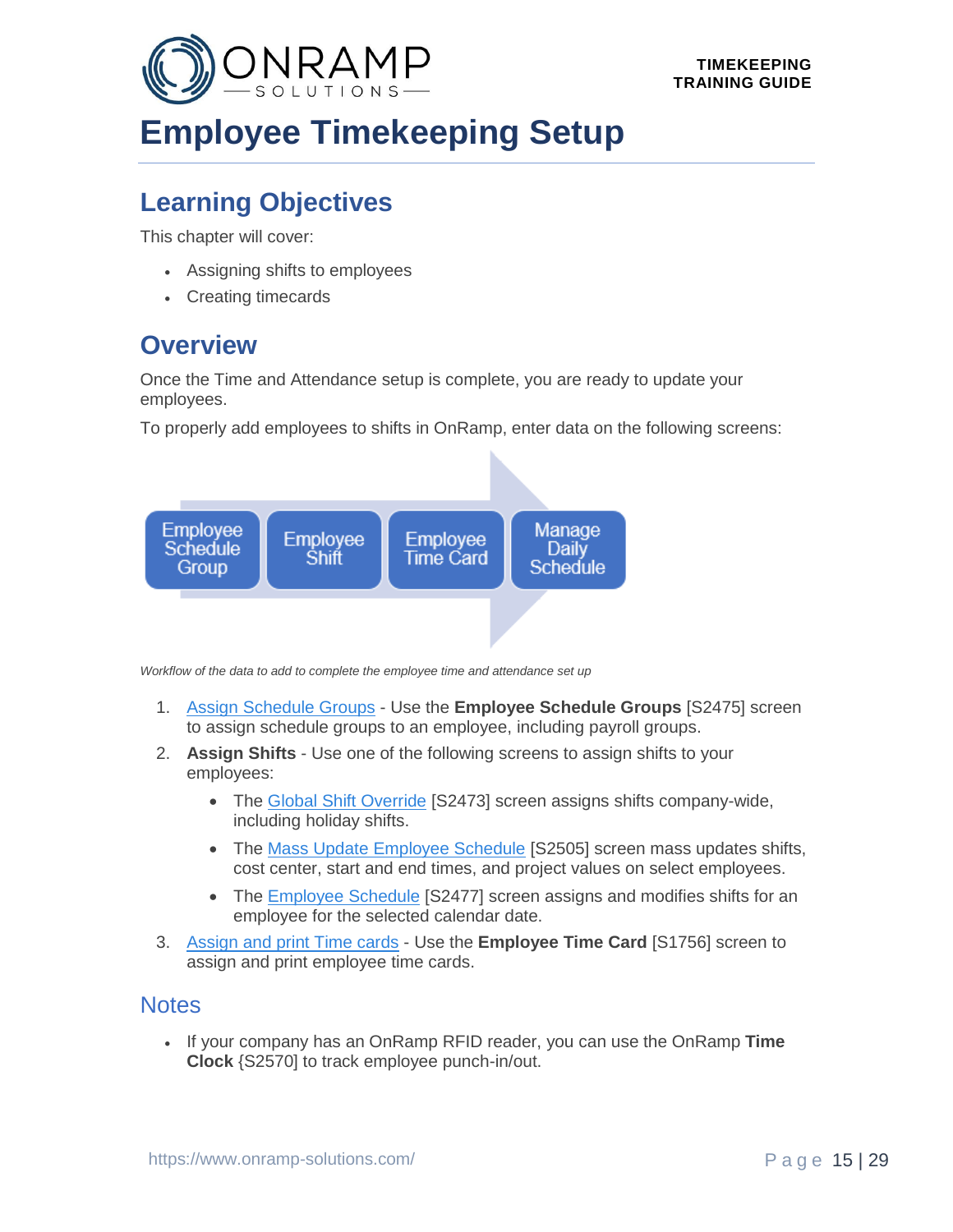

### <span id="page-15-0"></span>**Adding an employee to a schedule group**

|                                |                                |                    |                                 | Employee Schedule Group [S2475] |                              |                           |                             |
|--------------------------------|--------------------------------|--------------------|---------------------------------|---------------------------------|------------------------------|---------------------------|-----------------------------|
| <b>Employee Schedule Group</b> |                                |                    |                                 |                                 |                              |                           |                             |
| Assigned Cost Center: CALLS    |                                | Select All Records |                                 |                                 |                              |                           |                             |
| Employee.32: 1000              |                                | V Smith, Joe       |                                 |                                 |                              |                           |                             |
| <b>Date From</b>               | A Date To                      | Schedule Group     |                                 | <b>Payrell Group</b>            | <b>Englevee Premium</b>      |                           |                             |
| 06/07/2019                     | 28 06/14/2019                  | CON SCHOOL         | $\blacktriangledown$ SW1        | ٠                               |                              | $\mathbf{v}$ $\mathbf{A}$ |                             |
|                                |                                |                    |                                 |                                 |                              |                           |                             |
|                                |                                |                    |                                 |                                 |                              |                           |                             |
|                                |                                |                    |                                 |                                 | Date From Filter: 84/82/2019 | ٠                         |                             |
| June 2019                      |                                |                    | <b>Employee Schedule Review</b> |                                 |                              | This Honth                |                             |
| Sim                            | <b>Mass</b><br>27 <sub>1</sub> | Tue<br>28          | Wed<br>29                       | Thu<br>30                       | Fet<br>31                    | 81                        | Sat                         |
|                                | 回                              |                    | 95                              | 14                              | 07 GVYD                      |                           |                             |
|                                | 10 DAY                         | 创<br>$11$ DAY      | $12$ DAY                        | 110AV                           | 14 DAY                       | 刨<br>15                   |                             |
| $\frac{26}{2}$<br>92)          | $17$ DAY                       | <sup>19</sup> DAY  | <sup>19</sup> DAY               | $20$ DAY                        | <b>PI DAY</b>                | 22                        |                             |
| 89<br>36<br>23                 | $24$ AFT                       | $25$ APT           | <sup>26</sup> AFT               | $37$ APT                        | 20 AFT                       | 23                        | 兽<br>$\left( \cdot \right)$ |

*Employee Schedule Group screen*

#### **To add an employee to a schedule group:**

- 1. Navigate to the **Employee Schedule Group** [S2475] screen.
- 2. Select the desired employee.
- 3. On the screen task bar, click **Add**.
- 4. Enter the desired information.
- 5. Click **OK**.

#### **Result**

You have added an employee to a schedule group.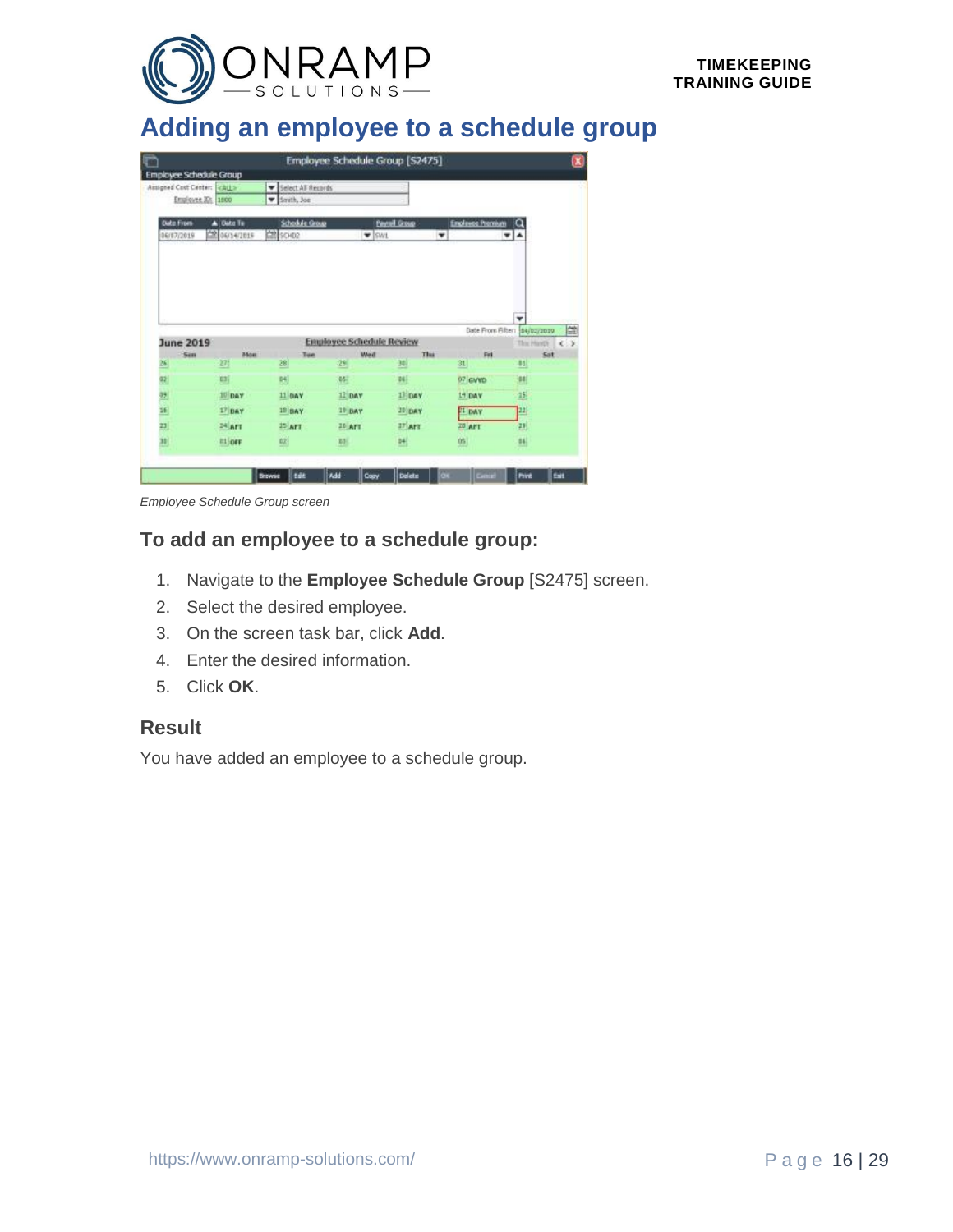

### <span id="page-16-0"></span>**Editing an employee schedule**

| kader<br>Select All Records<br>۰<br>Employee 16: 1000<br>Date From Filber: (85/19/2019)<br>V Smith, Joe<br><b>Schedule for Selected Employee</b><br><b>June 2019</b><br>This Hoath<br>Sun<br>Wed<br>Thu<br>Sat<br><b>Hom</b><br>Tase<br>Fet.<br>37<br>Ħ<br>28<br>29<br>30<br>26<br>DI.<br>02<br>14<br>031<br><b>OS</b><br>D6<br>$07$ GVYD<br>05<br>98 56 23<br><b>ILDAY</b><br>12 DAY<br>15<br>10 DAY<br>13 DAY<br>$14$ DAY<br>22<br>17 DAY<br>19 DAY<br>20 DAY<br>21 DAY<br><b>IF DAY</b><br>B)<br>$27$ AFT<br>24 AFT<br>$25^{\circ}$ AFT<br>$28$ AFT<br>26 AFT<br>Schedule Information for Day<br>Mass Assignment<br>m<br>Skits:<br>Date Selected: 06/11/2019<br>Nodified:<br>Inav<br>Davishift<br>٠<br>16 <sub>0</sub><br>Shift Start Times<br>Lidefi<br>Sched Greate SCHOO<br>08:00 AM<br>۰<br>165<br>Shift End Time:   04:30 PM<br>Approved:<br>No<br>Offset:<br>Start Time and End Time are both eff<br>$\alpha$<br><b>Undo Changes</b><br>Commands:<br>Schedule Detail For Selected Date<br>Sart A Start Time<br><b>Cost Center</b><br>Q<br><b>End Time</b><br>Offset Shift<br>Project<br>S. Premium<br>E. Prentium<br>ä<br>10.00 08:00 AM CIT 04:30 PM<br>8 W DAY<br>۰<br>▾<br>٠<br>٠<br>۰<br>٠<br>Approved Shift Requests for Selected Employee<br>ch<br>Oute Frami: 06/07/2019<br><b>Skft Requested</b><br>Submission Commont<br><b>HR Comment</b><br>A Date To<br><b>Oute From</b><br><b>Romes</b><br>06/12/2819 日本86/12/2019 日刊 ▲<br>W Medical<br>PTO<br>۰<br>Cancel<br>œ<br><b>Edit</b><br>Course<br>Print<br>Exit<br><b>Browne</b> |  |  | Employee Schedule [S2477] |  | $\mathbf{x}$                               |
|--------------------------------------------------------------------------------------------------------------------------------------------------------------------------------------------------------------------------------------------------------------------------------------------------------------------------------------------------------------------------------------------------------------------------------------------------------------------------------------------------------------------------------------------------------------------------------------------------------------------------------------------------------------------------------------------------------------------------------------------------------------------------------------------------------------------------------------------------------------------------------------------------------------------------------------------------------------------------------------------------------------------------------------------------------------------------------------------------------------------------------------------------------------------------------------------------------------------------------------------------------------------------------------------------------------------------------------------------------------------------------------------------------------------------------------------------------------------------------------------------------------------------------------------------|--|--|---------------------------|--|--------------------------------------------|
|                                                                                                                                                                                                                                                                                                                                                                                                                                                                                                                                                                                                                                                                                                                                                                                                                                                                                                                                                                                                                                                                                                                                                                                                                                                                                                                                                                                                                                                                                                                                                  |  |  |                           |  |                                            |
|                                                                                                                                                                                                                                                                                                                                                                                                                                                                                                                                                                                                                                                                                                                                                                                                                                                                                                                                                                                                                                                                                                                                                                                                                                                                                                                                                                                                                                                                                                                                                  |  |  |                           |  |                                            |
|                                                                                                                                                                                                                                                                                                                                                                                                                                                                                                                                                                                                                                                                                                                                                                                                                                                                                                                                                                                                                                                                                                                                                                                                                                                                                                                                                                                                                                                                                                                                                  |  |  |                           |  | e                                          |
|                                                                                                                                                                                                                                                                                                                                                                                                                                                                                                                                                                                                                                                                                                                                                                                                                                                                                                                                                                                                                                                                                                                                                                                                                                                                                                                                                                                                                                                                                                                                                  |  |  |                           |  | $\left\langle \cdot , \cdot \right\rangle$ |
|                                                                                                                                                                                                                                                                                                                                                                                                                                                                                                                                                                                                                                                                                                                                                                                                                                                                                                                                                                                                                                                                                                                                                                                                                                                                                                                                                                                                                                                                                                                                                  |  |  |                           |  |                                            |
|                                                                                                                                                                                                                                                                                                                                                                                                                                                                                                                                                                                                                                                                                                                                                                                                                                                                                                                                                                                                                                                                                                                                                                                                                                                                                                                                                                                                                                                                                                                                                  |  |  |                           |  |                                            |
|                                                                                                                                                                                                                                                                                                                                                                                                                                                                                                                                                                                                                                                                                                                                                                                                                                                                                                                                                                                                                                                                                                                                                                                                                                                                                                                                                                                                                                                                                                                                                  |  |  |                           |  |                                            |
|                                                                                                                                                                                                                                                                                                                                                                                                                                                                                                                                                                                                                                                                                                                                                                                                                                                                                                                                                                                                                                                                                                                                                                                                                                                                                                                                                                                                                                                                                                                                                  |  |  |                           |  |                                            |
|                                                                                                                                                                                                                                                                                                                                                                                                                                                                                                                                                                                                                                                                                                                                                                                                                                                                                                                                                                                                                                                                                                                                                                                                                                                                                                                                                                                                                                                                                                                                                  |  |  |                           |  |                                            |
|                                                                                                                                                                                                                                                                                                                                                                                                                                                                                                                                                                                                                                                                                                                                                                                                                                                                                                                                                                                                                                                                                                                                                                                                                                                                                                                                                                                                                                                                                                                                                  |  |  |                           |  |                                            |
|                                                                                                                                                                                                                                                                                                                                                                                                                                                                                                                                                                                                                                                                                                                                                                                                                                                                                                                                                                                                                                                                                                                                                                                                                                                                                                                                                                                                                                                                                                                                                  |  |  |                           |  |                                            |
|                                                                                                                                                                                                                                                                                                                                                                                                                                                                                                                                                                                                                                                                                                                                                                                                                                                                                                                                                                                                                                                                                                                                                                                                                                                                                                                                                                                                                                                                                                                                                  |  |  |                           |  |                                            |
|                                                                                                                                                                                                                                                                                                                                                                                                                                                                                                                                                                                                                                                                                                                                                                                                                                                                                                                                                                                                                                                                                                                                                                                                                                                                                                                                                                                                                                                                                                                                                  |  |  |                           |  |                                            |
|                                                                                                                                                                                                                                                                                                                                                                                                                                                                                                                                                                                                                                                                                                                                                                                                                                                                                                                                                                                                                                                                                                                                                                                                                                                                                                                                                                                                                                                                                                                                                  |  |  |                           |  |                                            |
|                                                                                                                                                                                                                                                                                                                                                                                                                                                                                                                                                                                                                                                                                                                                                                                                                                                                                                                                                                                                                                                                                                                                                                                                                                                                                                                                                                                                                                                                                                                                                  |  |  |                           |  |                                            |
|                                                                                                                                                                                                                                                                                                                                                                                                                                                                                                                                                                                                                                                                                                                                                                                                                                                                                                                                                                                                                                                                                                                                                                                                                                                                                                                                                                                                                                                                                                                                                  |  |  |                           |  |                                            |
|                                                                                                                                                                                                                                                                                                                                                                                                                                                                                                                                                                                                                                                                                                                                                                                                                                                                                                                                                                                                                                                                                                                                                                                                                                                                                                                                                                                                                                                                                                                                                  |  |  |                           |  |                                            |
|                                                                                                                                                                                                                                                                                                                                                                                                                                                                                                                                                                                                                                                                                                                                                                                                                                                                                                                                                                                                                                                                                                                                                                                                                                                                                                                                                                                                                                                                                                                                                  |  |  |                           |  |                                            |
|                                                                                                                                                                                                                                                                                                                                                                                                                                                                                                                                                                                                                                                                                                                                                                                                                                                                                                                                                                                                                                                                                                                                                                                                                                                                                                                                                                                                                                                                                                                                                  |  |  |                           |  |                                            |
|                                                                                                                                                                                                                                                                                                                                                                                                                                                                                                                                                                                                                                                                                                                                                                                                                                                                                                                                                                                                                                                                                                                                                                                                                                                                                                                                                                                                                                                                                                                                                  |  |  |                           |  |                                            |
|                                                                                                                                                                                                                                                                                                                                                                                                                                                                                                                                                                                                                                                                                                                                                                                                                                                                                                                                                                                                                                                                                                                                                                                                                                                                                                                                                                                                                                                                                                                                                  |  |  |                           |  |                                            |
|                                                                                                                                                                                                                                                                                                                                                                                                                                                                                                                                                                                                                                                                                                                                                                                                                                                                                                                                                                                                                                                                                                                                                                                                                                                                                                                                                                                                                                                                                                                                                  |  |  |                           |  | ٠                                          |
|                                                                                                                                                                                                                                                                                                                                                                                                                                                                                                                                                                                                                                                                                                                                                                                                                                                                                                                                                                                                                                                                                                                                                                                                                                                                                                                                                                                                                                                                                                                                                  |  |  |                           |  |                                            |
|                                                                                                                                                                                                                                                                                                                                                                                                                                                                                                                                                                                                                                                                                                                                                                                                                                                                                                                                                                                                                                                                                                                                                                                                                                                                                                                                                                                                                                                                                                                                                  |  |  |                           |  |                                            |
|                                                                                                                                                                                                                                                                                                                                                                                                                                                                                                                                                                                                                                                                                                                                                                                                                                                                                                                                                                                                                                                                                                                                                                                                                                                                                                                                                                                                                                                                                                                                                  |  |  |                           |  | $\alpha$                                   |
|                                                                                                                                                                                                                                                                                                                                                                                                                                                                                                                                                                                                                                                                                                                                                                                                                                                                                                                                                                                                                                                                                                                                                                                                                                                                                                                                                                                                                                                                                                                                                  |  |  |                           |  |                                            |
|                                                                                                                                                                                                                                                                                                                                                                                                                                                                                                                                                                                                                                                                                                                                                                                                                                                                                                                                                                                                                                                                                                                                                                                                                                                                                                                                                                                                                                                                                                                                                  |  |  |                           |  |                                            |
|                                                                                                                                                                                                                                                                                                                                                                                                                                                                                                                                                                                                                                                                                                                                                                                                                                                                                                                                                                                                                                                                                                                                                                                                                                                                                                                                                                                                                                                                                                                                                  |  |  |                           |  |                                            |
|                                                                                                                                                                                                                                                                                                                                                                                                                                                                                                                                                                                                                                                                                                                                                                                                                                                                                                                                                                                                                                                                                                                                                                                                                                                                                                                                                                                                                                                                                                                                                  |  |  |                           |  |                                            |
|                                                                                                                                                                                                                                                                                                                                                                                                                                                                                                                                                                                                                                                                                                                                                                                                                                                                                                                                                                                                                                                                                                                                                                                                                                                                                                                                                                                                                                                                                                                                                  |  |  |                           |  |                                            |

*Employee Schedule screen*

#### **To edit an employee schedule for a day:**

- 1. Navigate to the **Employee Schedule** [S2477] screen.
- 2. Select the desired day.

#### **To change the shift for the day:**

- 1. On the screen task bar, click **Edit**.
- 2. Select the desired shift and add any comments.
- 3. Click **OK**.

#### **To change shift details:**

- 1. Select the schedule detail for selected date line.
- 2. On the screen task bar, click **Edit**.
- 3. Edit the desired information.
- 4. Click **OK**.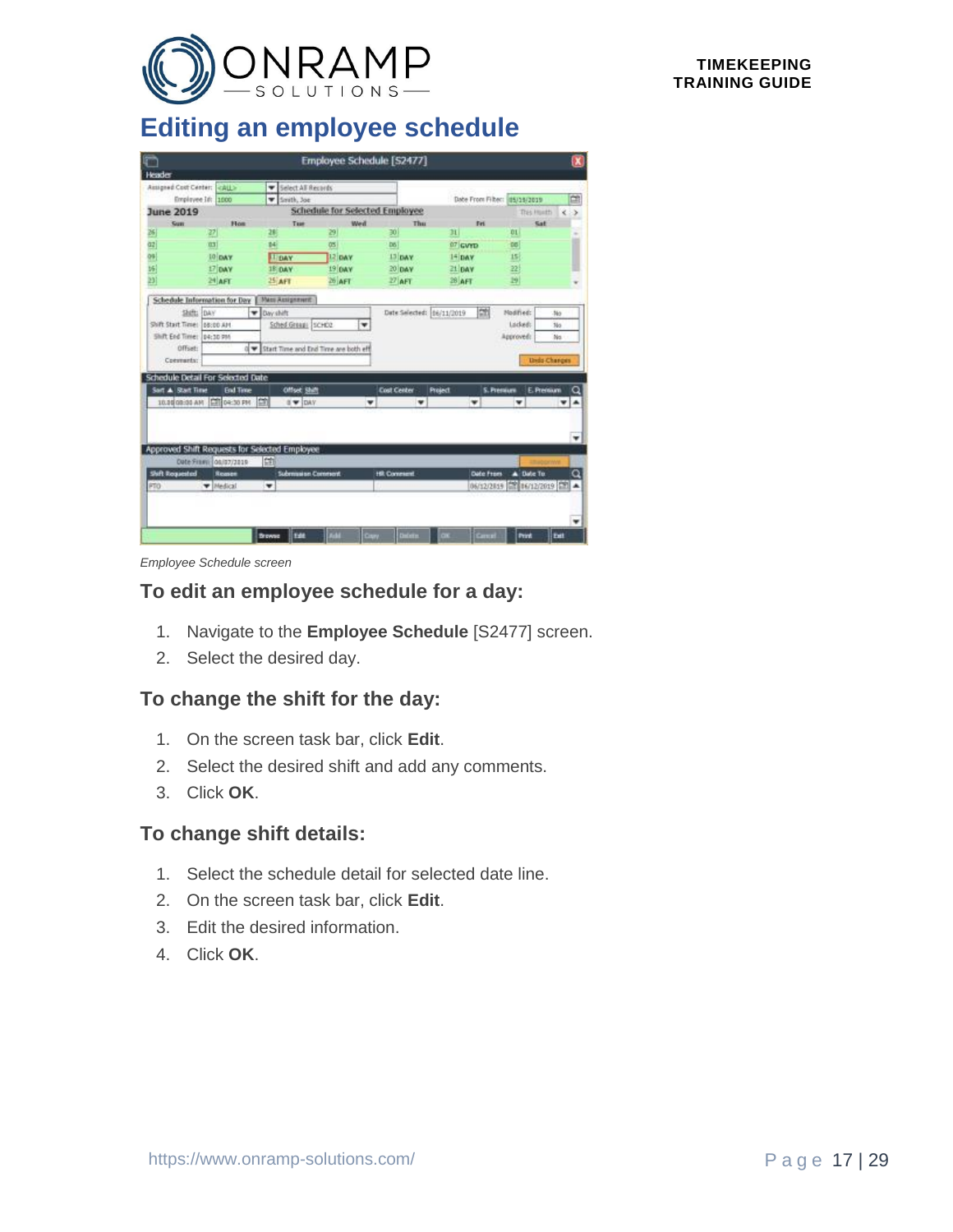

#### **To mass edit shift details:**

- 1. Select the **Mass Assignment** tab.
- 2. Enter the desired settings.
- 3. Enter the desired date range.
- 4. Click **Assign**.

#### **Result**

You have edited the employee schedule.

- Days that have been changed from the schedule group defaults are highlighted yellow.
- <span id="page-17-0"></span>• To clear approvals on submitted time, select the approved shift and click **Unapprove**.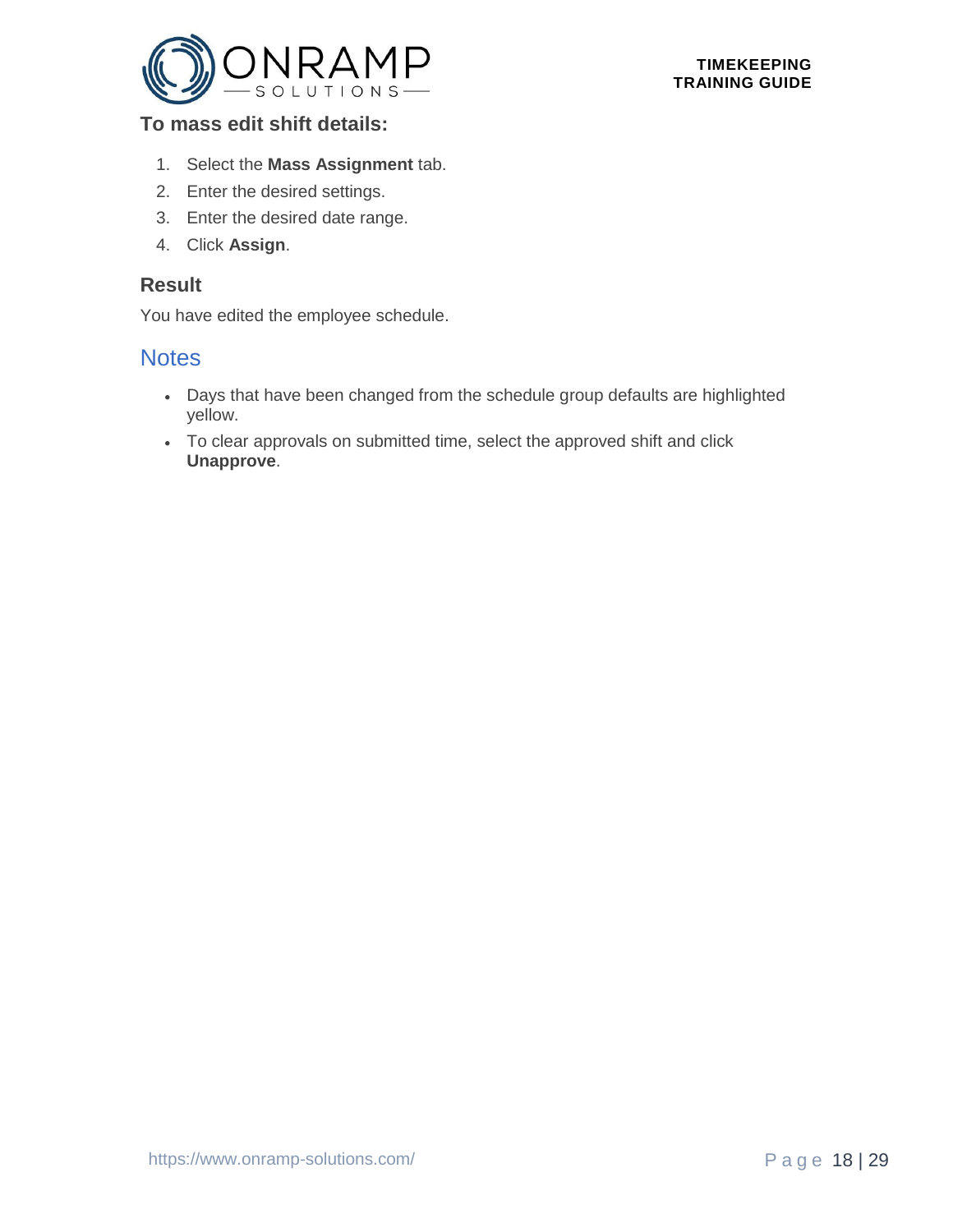

### **Printing timecards**

| r<br><b>Print Time Card</b> |                  | Employee Time Card [S1756] |                        |                            | $\mathbf{\overline{X}}$ |
|-----------------------------|------------------|----------------------------|------------------------|----------------------------|-------------------------|
| Status: CUR                 | Current Employee |                            |                        | Select All<br>Deselect All |                         |
| Employee ID                 | A Name           | <b>Time Card ID</b>        | <b>Assign Timecard</b> | Print                      | $\frac{Q}{\Delta}$      |
| 1000                        | Smith, Joe       | 1234567890                 | Assign Timecard        |                            |                         |
| 1001                        | Church, Ian      |                            |                        |                            |                         |
| 7897                        | Doe, John        | edfdfdfdf                  |                        |                            |                         |
|                             |                  |                            |                        |                            |                         |
|                             |                  |                            |                        |                            | ۰                       |

*Employee Time Card screen*

#### **To print employee timecards:**

1. Navigate to the **Employee Time Card** [S1756] screen.

**Note**: To print the timecard for employees with time card ids, skip to step 6.

- 2. Select the desired employee.
- 3. On the screen task bar, click **Edit**.
- 4. Enter the timecard id.
- 5. Click **OK**.
- 6. Select the employees with timecards to print.

**Tip**: To select all, click **Select All**.

7. Click **Print Time Cards**.

#### **Result**

You have printed the employee timecards.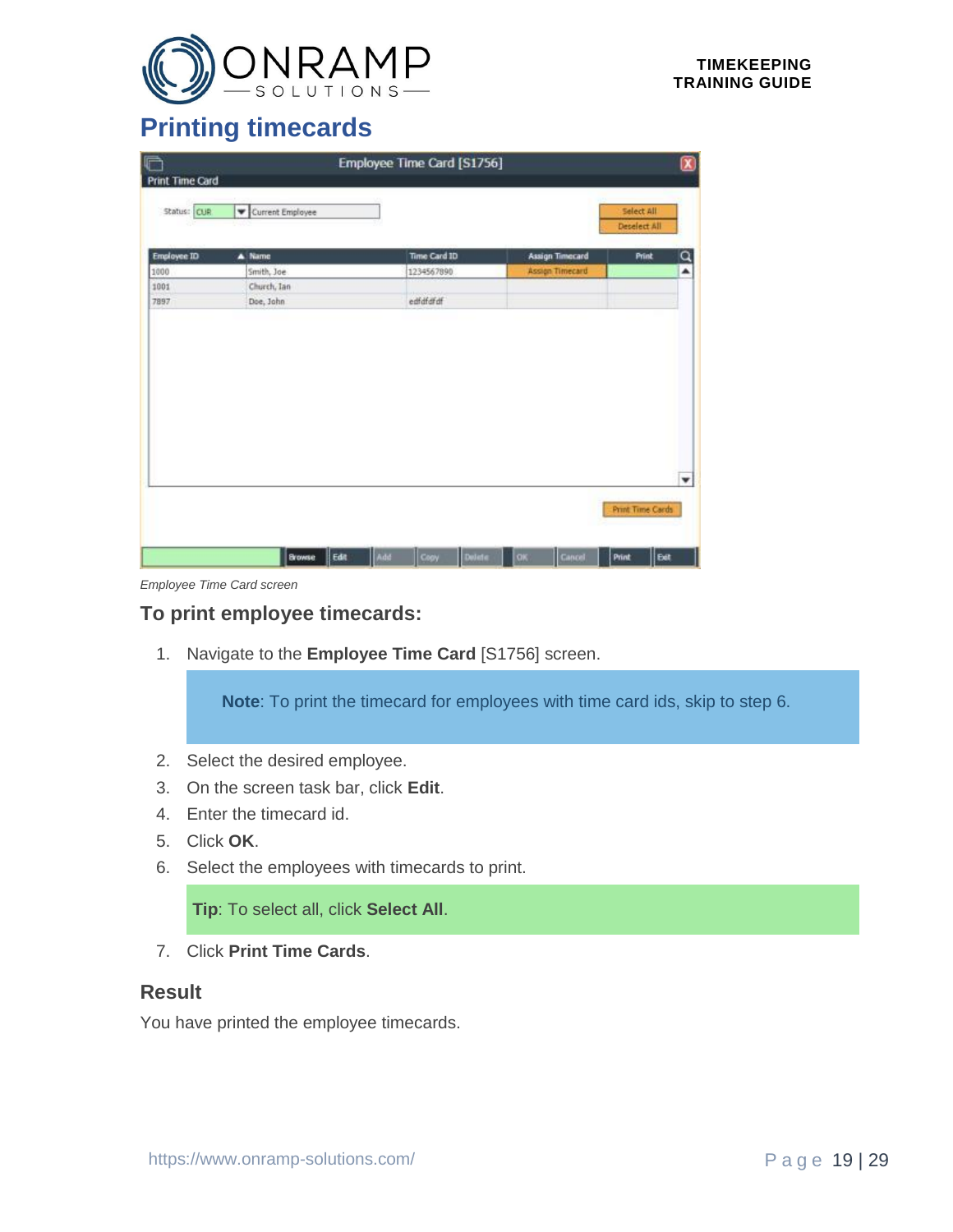<span id="page-19-0"></span>

# **Scheduling and Approvals**

### **Learning Objectives**

This chapter will cover:

- Approving employee time
- Setting up and using vacation

### **Overview**

With the setup components complete above, all that's left is to approve and manage your employee's daily schedule. Based on the shift type, employees may need to punchin/out. All employee shift information is tracked in OnRamp, with approval being required to confirm that the employee shift was worked. Finally, any leave requests, or shift change requests will require approval as well.

OnRamp is a two-tiered approval system. Users with supervisor level ownership performs supervisor level approvals. Users with HR level ownership run a final check and approve the supervisor approvals. Use the following screens to manage and approve employee time and attendance:

- Use the **[Review Raw Punches](file:///C:/Users/phenriques/Documents/ORS_Help/Content/Main/General/Time_Attendance/p_Review_Raw_Punches.htm)** [S2486] screen to review raw punch information, such as the employee's name and when they punched.
- Use the **[Employee Summary by Period](#page-21-0)** [S2487] screen to approve the hours worked by individual employees on a day-to-day basis.
- Supervisors use the **[Employee Summary by Period and Date](file:///C:/Users/phenriques/Documents/ORS_Help/Content/Main/General/Time_Attendance/p_Approve_Employees_by_Date.htm)** [S2496] screen to select a date and approve the hours worked by the employees on that day.
- HR representatives use the **[Employee Hours Approval by Period](#page-22-0)** [S2493] screen to approve the hours worked by employees for the pay period.
- Use the **[Manually Modify Employee Hours](#page-20-0)** [S2507] screen to adjust the hours worked by employees to make up for previous overpayment or underpayment.
- Employees use the **[Request Vacation/Leave](#page-24-0)** [S2585] screen to request leave.
- Supervisors and HR use the **[Vacation/Leave Supervisor Approval](#page-25-0)** [S2586] screen to approve or reject leave change requests made by employees.
- Export your payroll information to a payroll program by generating the payroll file in the **[Payroll Group](#page-10-0)** [S2483] screen.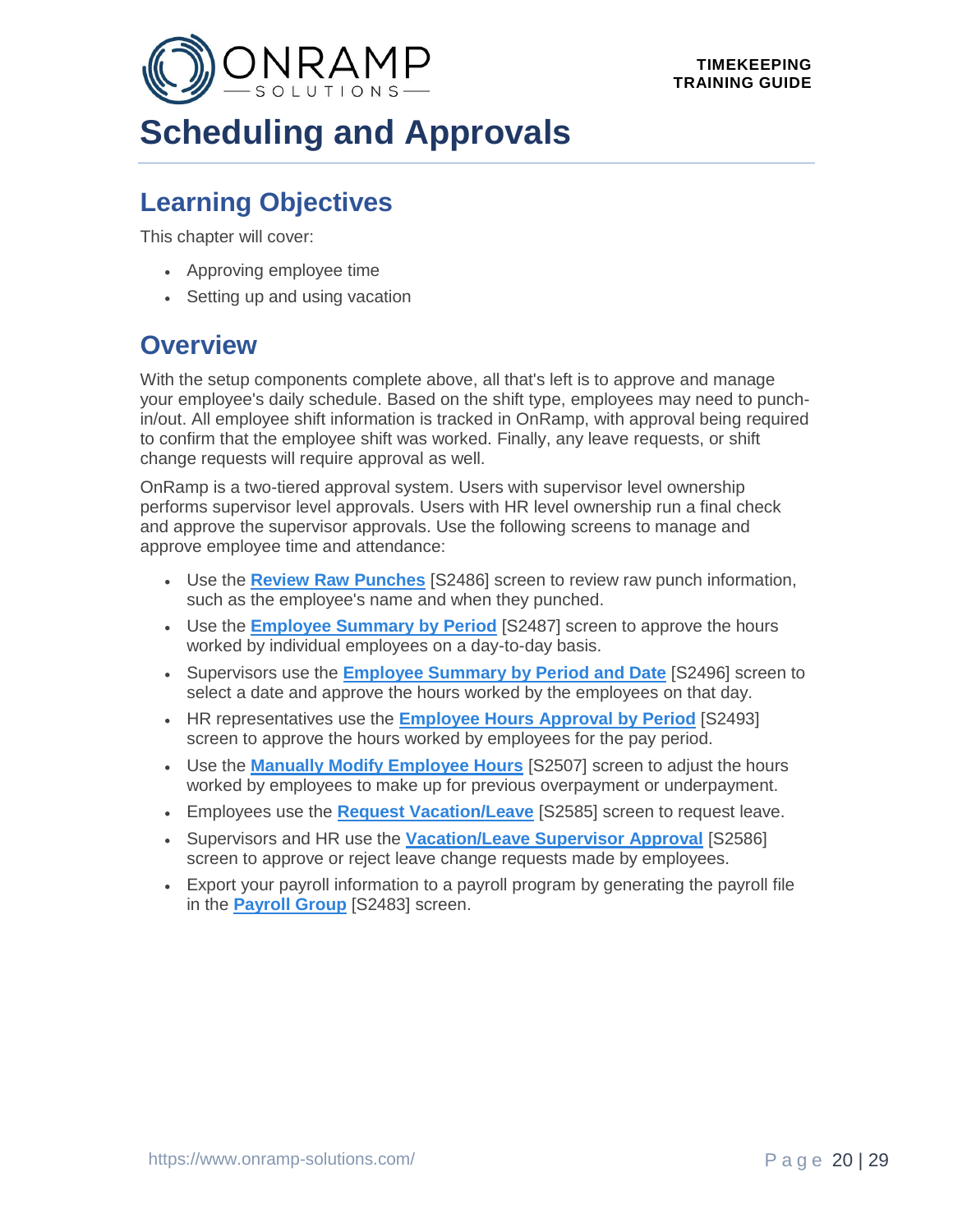

### <span id="page-20-0"></span>**Manually adding employee hours**

| O                                                |                              |               |                                           | Manually Modify Employee Hours [S2507] |                             |                           |             |                                        |              | $\boldsymbol{\mathsf{x}}$ |
|--------------------------------------------------|------------------------------|---------------|-------------------------------------------|----------------------------------------|-----------------------------|---------------------------|-------------|----------------------------------------|--------------|---------------------------|
| Manually Modify Employee Hours                   |                              |               |                                           |                                        |                             |                           |             |                                        |              |                           |
| Payell Driver CALLS                              |                              |               | V Salect All Records                      |                                        |                             |                           |             |                                        |              |                           |
|                                                  | Period: WV1-8008             | ٠             | Sun: 1.1919 12:00AM - Sun: 7.2019 12:00AM |                                        |                             |                           |             |                                        |              |                           |
| Assigned Cost Center: CALL>                      |                              |               | V Select All Records                      |                                        |                             |                           |             |                                        |              |                           |
| freeloves 32: 1080                               |                              |               | W Smith, Jun.                             |                                        |                             |                           |             |                                        |              |                           |
|                                                  |                              |               |                                           |                                        | <b>MANUAL MOSSEILATIONS</b> |                           |             |                                        |              |                           |
| Date                                             | A Hours-Type                 | SH            |                                           | 5. Premium                             | <b>E. Premium</b>           | <b>Earned Cost Center</b> |             | Project                                | Contracto    | Q                         |
| CR KKG<br>06/03/2019                             | $\blacktriangledown$ DAY     |               | ٠                                         | ٠                                      | ٠                           | 8.00                      | ٠           | ۰                                      |              | ×                         |
| thrar Somewries by Parked   How Sommeres to Date | HOURS TYPE SUMPLARY (PERIOD) |               |                                           |                                        |                             |                           |             | HOURS CLASSIFICATION SUMPLARY (PERIOD) |              |                           |
| Type<br>A Premium                                |                              |               | <b>Earned Q</b>                           |                                        |                             |                           | skh         | ۰                                      |              | Hears Warked Q            |
| 16G<br>$\mathbf{v}$                              | ×                            |               | 2450 A                                    |                                        |                             |                           | DAY         |                                        |              | $36.881 -$                |
|                                                  |                              |               |                                           |                                        |                             |                           | <b>BITO</b> | ٠                                      |              | 0.08                      |
|                                                  |                              |               |                                           |                                        |                             |                           | <b>PSO</b>  |                                        |              | 5.00                      |
|                                                  |                              |               | ٠                                         |                                        |                             |                           |             |                                        |              | ٠                         |
|                                                  |                              | <b>Browns</b> | <b>zde</b>                                | Add                                    | <b>Cary</b>                 | Deleta                    | œ           | Gent                                   | <b>Print</b> | bit                       |

*Manually Modify Employee Hours screen*

#### **To add employee shift and hours:**

- 1. Navigate to the **Manually Modify Employee Hours** [S2507] screen.
- 2. Select the **Employee ID** and other desired filters.
- 3. On the screen task bar, click **Add**.
- 4. Enter the desired information.
- 5. Click **OK**.

#### **Result**

You have added an employee shift.

- Manual modifications are reflected on the **Employee Summary By Period** [S2487] screen with the **Hours** field in the **Hours For Day** grid displays the number of hours highlighted in yellow.
- Hours entered manually do not affect Overtime calculations.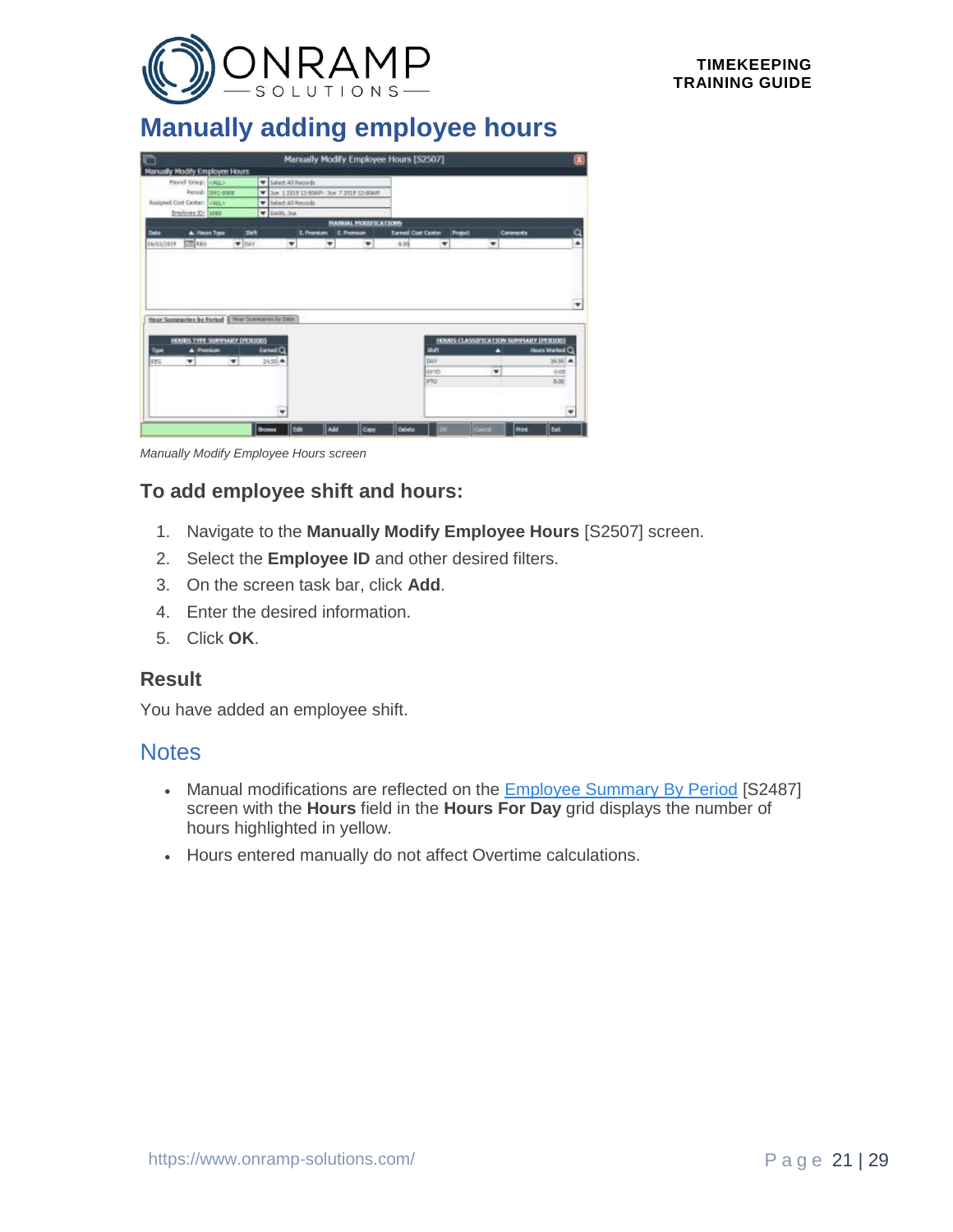

### <span id="page-21-0"></span>**Approving employee hours by period**

| Select Period and Employee                       |                                      |                    | Employee Summary by Period [S2487]                             |                                  |                       |                    | ×                                                       |
|--------------------------------------------------|--------------------------------------|--------------------|----------------------------------------------------------------|----------------------------------|-----------------------|--------------------|---------------------------------------------------------|
|                                                  | <b>Employee Hours Summary By Day</b> |                    |                                                                |                                  |                       |                    |                                                         |
| <b>Payrell Group: CALLY</b><br>٠                 |                                      |                    |                                                                | Period Approved Por Employee:    |                       | No                 |                                                         |
| ٠<br>Persit: SW1-8500                            | Date                                 | $A$ skill          | Hours: Approved by                                             | <b>Approved On</b>               | Approve               | Unapprove          | o<br>Approve All                                        |
| Assigned Cost Center:<br><br>٠                   | 06/03/2019                           | DAY                | 0.00                                                           |                                  |                       |                    | ۸                                                       |
| DEF GHUEL CALL><br>٠                             | 86/04/2019                           | DAY                | 0.00                                                           |                                  |                       |                    | <b>IMaggrove All</b>                                    |
| Englaves Mill (ALL)<br>٠                         | 06/05/2019                           | DAY                | 0.00                                                           |                                  |                       |                    |                                                         |
| $\triangle$ Q<br>ting 10<br><b>Employee Nume</b> | 06/06/2019 28 FTD                    | ÷                  | 8.00                                                           |                                  |                       | Адресна Плациятеле | <b>View Raw</b>                                         |
| ٠<br>1800<br>Smith, Joe                          | B6/07/2019                           | GVYD               | <b>E.00 phenogues</b>                                          | 86/07/2019 02:40:38 PH           |                       |                    | Punches                                                 |
|                                                  |                                      |                    |                                                                |                                  |                       |                    | ٠                                                       |
|                                                  | Comments:                            |                    |                                                                |                                  |                       |                    | <b>Undo Changed</b>                                     |
|                                                  | Cannet Start Times                   |                    | ø<br>Current End Time                                          | 歯                                |                       |                    |                                                         |
|                                                  | Change Shift Start Time To:          |                    | ਲਿ<br>Change Shift End Time Tip:                               | G.                               | Auto Approve:         | Title              | <b>Set</b>                                              |
|                                                  | <b>Punch Matching</b>                |                    |                                                                |                                  |                       |                    |                                                         |
|                                                  |                                      |                    |                                                                |                                  |                       |                    |                                                         |
|                                                  | Panch Corrections                    | <b>Raw Punches</b> |                                                                |                                  |                       |                    |                                                         |
|                                                  |                                      |                    |                                                                |                                  |                       |                    |                                                         |
|                                                  | <b>Initial Raw Time</b>              | Shift Time         | <b>Purch Time</b><br><b>Studio</b>                             | <b>Modified Latistants</b>       | Datablem <sup>Q</sup> |                    |                                                         |
|                                                  |                                      | m                  | œ<br>Ver                                                       | <b>TV</b>                        |                       | 0.4                |                                                         |
|                                                  |                                      |                    |                                                                |                                  |                       |                    |                                                         |
|                                                  |                                      |                    |                                                                |                                  |                       |                    |                                                         |
|                                                  |                                      |                    |                                                                |                                  |                       |                    |                                                         |
| ۰                                                |                                      |                    |                                                                |                                  |                       | ٠                  | ACTAN HYS!<br>4,008                                     |
|                                                  |                                      |                    |                                                                |                                  |                       |                    |                                                         |
| HOURS FOR PERIOD<br><b>Hours Thumburn</b>        | <b>Shift Segments</b>                |                    |                                                                |                                  |                       |                    |                                                         |
| a<br>Type<br>۰                                   | Sort A Start Year                    | <b>End Time</b>    | <b>SHIFT SEGMENTS FOR SELECTED DATE</b><br><b>Offset Shift</b> | E. Premiers<br><b>S Pressure</b> |                       | Type<br>о          | <b>HOURS FOR DAY (Filtered)</b><br><b>Hours Premium</b> |
| $\mathbf{v}$ $\mathbf{A}$<br>PEG                 |                                      |                    |                                                                |                                  | $\Omega$<br>۸         | ٠                  | a<br>8                                                  |
|                                                  |                                      |                    |                                                                |                                  |                       | <b>REG</b>         | $V_A$                                                   |
|                                                  |                                      |                    |                                                                |                                  |                       |                    |                                                         |
| ٠                                                |                                      |                    |                                                                |                                  | ٠                     |                    | ٠                                                       |
|                                                  | <b>Actual Cast Center</b>            | ۰                  |                                                                | Preject                          | ٠                     |                    |                                                         |
|                                                  |                                      |                    |                                                                |                                  |                       |                    |                                                         |

*Employee Summary by Period screen*

#### **To approve employee hours:**

- 1. Navigate to the **Employee Summary by Period** [S2487] screen.
- 2. To filter the list of employees, select the desired filter options.
- 3. Select the desired **Employee**.
- 4. On the **Employee Hours Summary by Day**, select the desired shift.
- 5. Click **Approve**.

#### **To update employee shifts:**

- 1. On the screen task bar, click **Edit**.
- 2. Edit the desired information.
- 3. Click **OK**.

#### **To update employee punches:**

- 1. On the **Punch Matching** frame, select the desired tab and line.
- 2. On the screen task bar, click **Edit**.
- 3. Edit the desired information.
- 4. Click **OK**.

#### **Result**

You have approved the employees shift.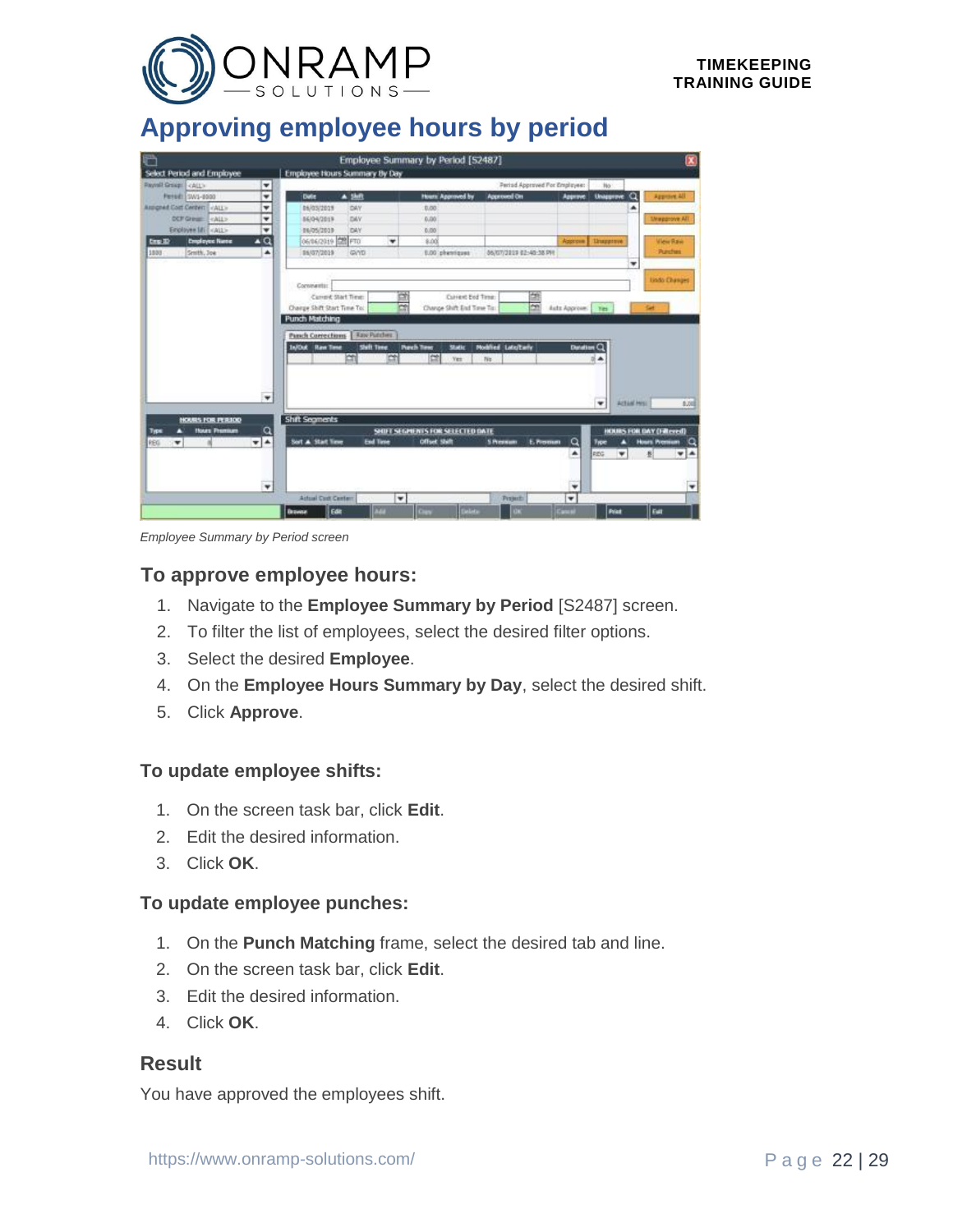

- On the first column of the **Employee Hours Summary by Day** frame, the color of the cell indicates the status of the shift:
	- A **blue** cell indicates that a manual modification was made to that shift segment.
	- A **red** cell indicates that the employee punched in/out on a that day does not match the scheduled shift in the system. For red cells, click **View Raw Punches** to determine why the punches do not match the shift.
- Click **Approve All** to approve all changes to the employee shifts.
- To update the shift segments, select the shift segment line and click **Edit**.
- Approved shifts cannot be updated but can be unapproved.
- Shifts with a **Is Static** value of **Yes** do not require a punch in/out.
- The **Late/Early** field indicates whether the employee punched in / out LATE or EARLY. A value of **LATE** is negative when punching in but positive when punching out.
- <span id="page-22-0"></span>• The **Undo Changes** button reverts any updates to the employee's original schedule.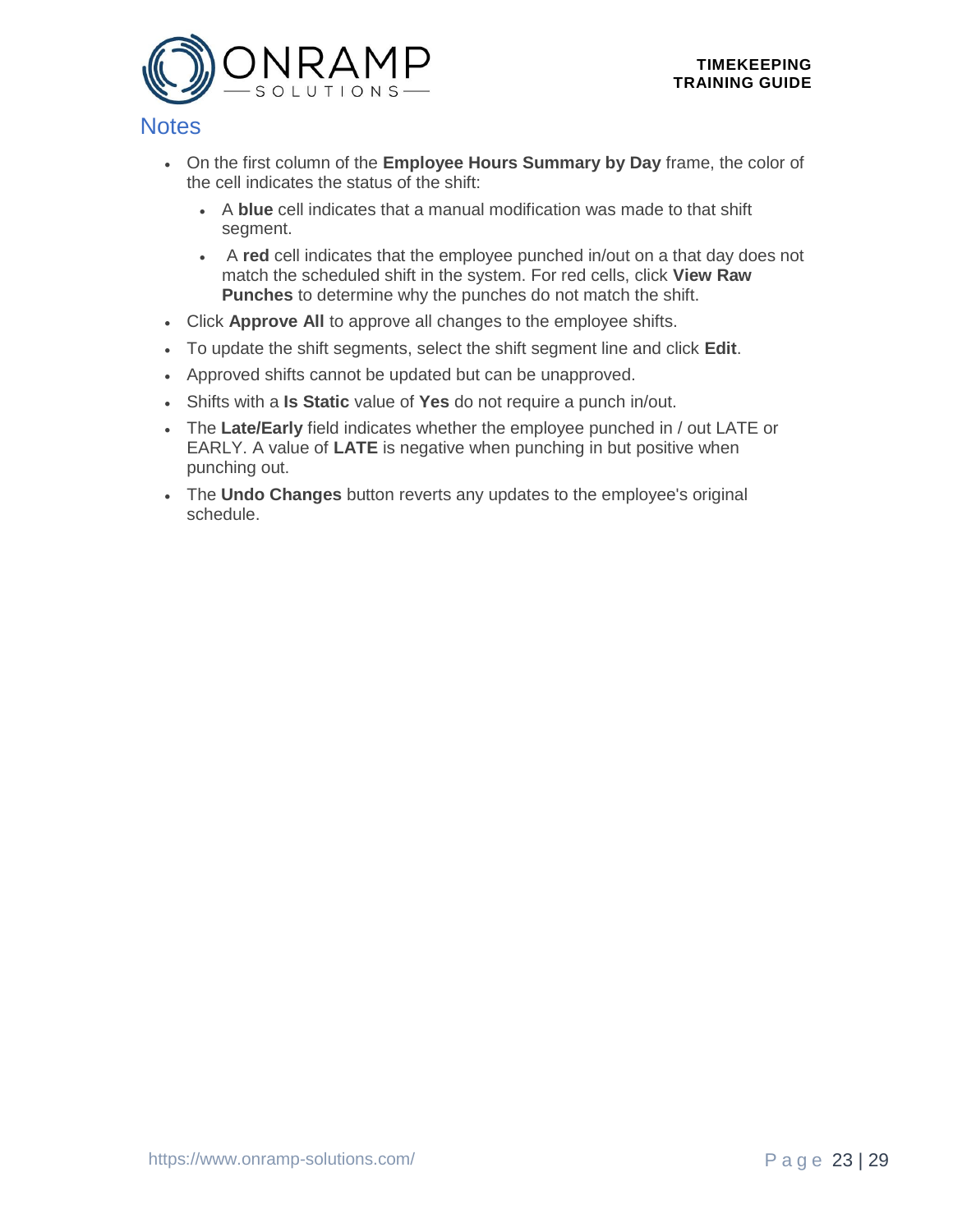

### **HR approving employee hours**

|                                    |                       |                             | Employee Hours Approval by Period [S2493] |                                                                             |                          |                          |                |                   | 窝 |
|------------------------------------|-----------------------|-----------------------------|-------------------------------------------|-----------------------------------------------------------------------------|--------------------------|--------------------------|----------------|-------------------|---|
| Select Period and Employee         |                       |                             |                                           |                                                                             |                          |                          |                |                   |   |
| Payroll Group: CALL>               |                       | Select All Records          |                                           | Fiscal Year: 2019                                                           | $\overline{\phantom{a}}$ |                          | Select All     | Approve           |   |
|                                    | Period: CALL>         | V Select All Records        |                                           | Employee ID: CALL>                                                          | ÷                        |                          | Deselect All.  | <b>Linepprove</b> |   |
| Assigned Cost Center:<br><br>CALL> |                       | <b>v</b> Select All Records |                                           |                                                                             |                          |                          |                |                   |   |
| <b>North &amp; Empli</b>           | <b>Employee Name</b>  | <b>Cast Center</b>          |                                           | Hrs (Pard) Hrs (Unpaid) Deys Approved Days Not Approved Dept Mag: Appred By |                          |                          | Appred On      | Selected Q        |   |
| 3W1-0000 1000                      | Seath, Joe            |                             | 15.50                                     |                                                                             | 41000.9                  |                          |                | <b>Ro</b>         | ۸ |
|                                    |                       |                             |                                           |                                                                             |                          |                          |                |                   |   |
|                                    |                       |                             |                                           |                                                                             |                          |                          |                |                   |   |
|                                    |                       | Totals<br>36.50             | 0.00                                      |                                                                             |                          |                          |                |                   | ۰ |
|                                    |                       |                             |                                           |                                                                             |                          |                          |                |                   |   |
|                                    | SUPERIARY OF HOURS    |                             |                                           |                                                                             |                          | HOURS CLASSIFICATION     |                |                   |   |
| Type<br>п                          | <b>Earned Premium</b> | Hours Type                  | $\alpha$                                  |                                                                             | <b>Shift</b>             | r                        | Hours Worked C |                   |   |
| <b>FEG</b>                         | 16.8                  | Regular Hours               | ۰                                         |                                                                             | DAY                      | $\overline{\phantom{a}}$ | <b>1.50 A</b>  |                   |   |
|                                    |                       |                             |                                           |                                                                             | <b>GWYD</b>              |                          | 0.00           |                   |   |
|                                    |                       |                             | ٠                                         |                                                                             | PTO                      |                          | 8.00<br>۰      |                   |   |

*Employee Hours Approval by Period screen*

#### **To approve employee hours:**

- 1. Navigate to the **Employee Hours Approval by Period** [S2493] screen.
- 2. To filter the list of employees, select the desired filter options.
- 3. In the **Selected** column, toggle the value to **Yes**.
- 4. Click **Approve**.

#### **Result**

You have approved the selected employee shifts.

- To approve all the listed employee shifts, click **Select All** and then click **Approve**.
- HR users can approve and finalize employee shifts without those shifts being previously approved by a supervisor.
- Double-clicking on the **Employee ID** field opens the **Employee Summary by** [Period](#page-21-0) [S2487] screen.
- In the first column, the color of the cell indicates the status of the shift:
	- A **blue** cell indicates that a manual modification was made to that shift segment.
	- A **red** cell indicates that the employee punched in/out on a that day does not match the scheduled shift in the system. For red cells, click **View Raw Punches** to determine why the punches do not match the shift.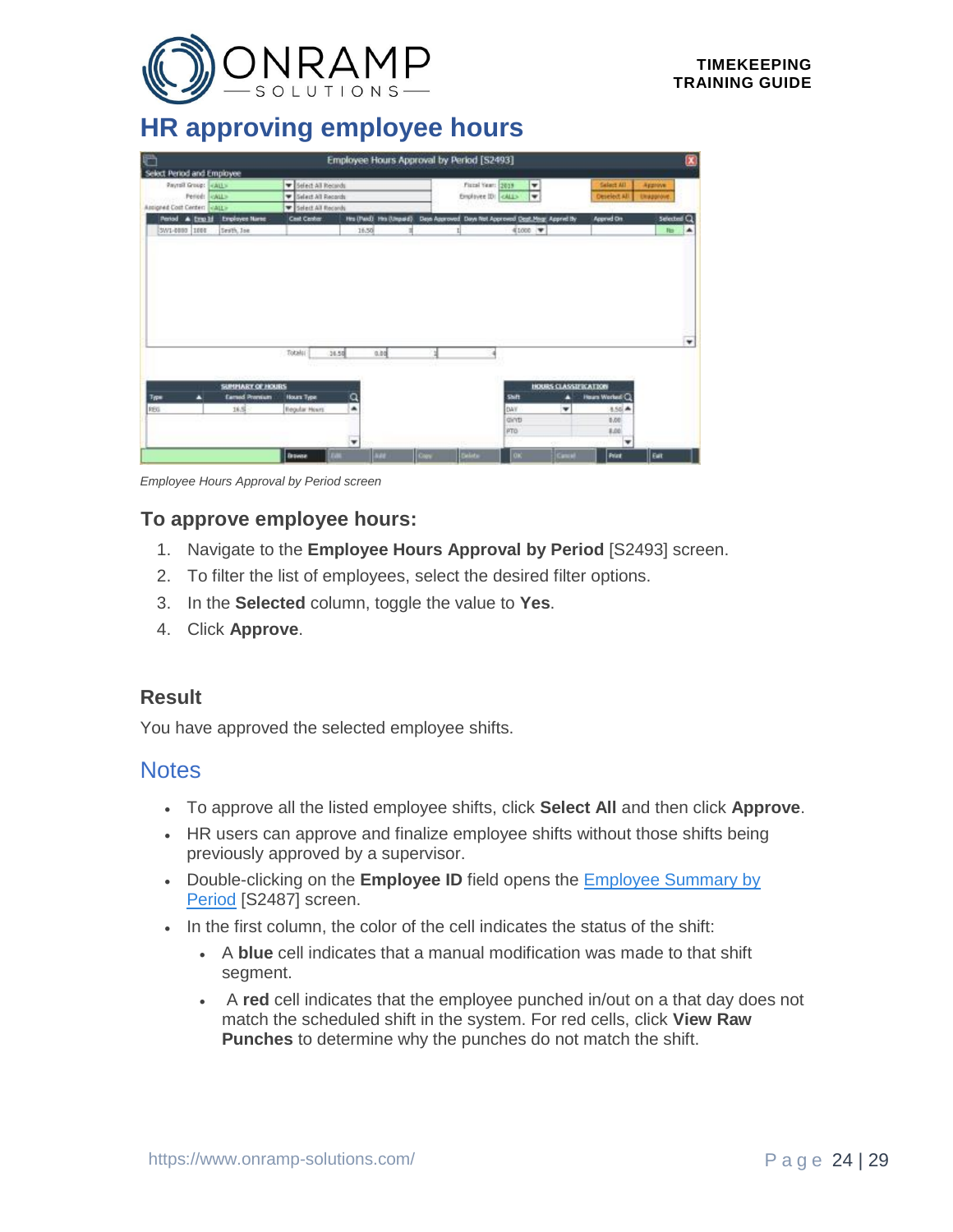

### <span id="page-24-0"></span>**Requesting time off**

| <b>IF</b>                    |                                     |                                                      | Request Vacation / Leave [S2585]                            |                                      | $\boldsymbol{\mathsf{x}}$ |
|------------------------------|-------------------------------------|------------------------------------------------------|-------------------------------------------------------------|--------------------------------------|---------------------------|
| Request Shift for Employee   |                                     |                                                      |                                                             |                                      |                           |
| Employee ID:                 |                                     | Smith, Joe                                           | Year Start: 07/29/2018 [11]                                 | Current Year:                        | 2019                      |
| Shift Requested:             | PTO<br>۰                            | Paid Time Off                                        | 曲<br>Year End: 07/27/2019                                   | <b>Total Eligible Vacation Days:</b> | 0.0                       |
| Reason:                      | Medical<br>$\overline{\phantom{a}}$ |                                                      |                                                             | Booked/Taken:                        | 1.0                       |
| From:                        | 临<br>06/18/2019                     | To: 06/18/2019 [金]                                   | Days Request:<br>1.0                                        | Submitted:                           | 0.0                       |
|                              |                                     |                                                      |                                                             | Remaining Days:                      | $-1.0$                    |
| Comment:                     |                                     |                                                      |                                                             |                                      |                           |
|                              |                                     |                                                      |                                                             | Submit                               |                           |
|                              |                                     |                                                      |                                                             |                                      |                           |
|                              |                                     | <b>Existing Shift Requests for Selected Employee</b> |                                                             |                                      |                           |
|                              | Date From:                          | 07/29/2018                                           | Status: <all><br/><math>\overline{\phantom{a}}</math></all> |                                      |                           |
| Shift                        | Reason                              | A Date To<br><b>Date From</b>                        | Days Status                                                 | <b>Submission Comment</b>            | Submit<br>Q               |
| PTO                          | W Medical                           | ▼ 06/12/2019 前 06/12/2019 前                          | 1.0A<br>▼                                                   |                                      | ۸                         |
|                              |                                     |                                                      |                                                             |                                      |                           |
|                              |                                     |                                                      |                                                             |                                      |                           |
|                              |                                     |                                                      |                                                             |                                      |                           |
|                              |                                     |                                                      |                                                             |                                      |                           |
|                              |                                     |                                                      |                                                             |                                      |                           |
|                              |                                     |                                                      |                                                             |                                      | ٠                         |
|                              |                                     |                                                      |                                                             |                                      |                           |
| Supervisor Apriva. phennques |                                     |                                                      | Aprvd. On: 06/07/2019 02:44:10 PM                           | Submitted On: 06/07/2019 02:43:23 PM |                           |
| Sup.Comment:                 |                                     |                                                      |                                                             |                                      |                           |
|                              |                                     |                                                      |                                                             |                                      |                           |
|                              | Hr Apryd.: phennques                |                                                      | Aprvd. On: 06/07/2019 02:45:17 PM                           | Cancol Require                       |                           |
| HR.Comment:                  |                                     |                                                      |                                                             |                                      |                           |
|                              |                                     |                                                      |                                                             |                                      |                           |

*Request Vacation/Leave screen*

#### **To request leave or time off:**

- 1. Navigate to the **Request Vacation/Leave** [S2585] screen.
- 2. Select the desired **Employee**.
- 3. Select the shift, reason, and date range.
- 4. Enter a comment.
- 5. Click **Submit**.

#### **Result**

You have created a request for time off or leave.

- To request a shift, it must be classified as **Shift Requestable** on the [Shift Master](#page-12-0) [S2470] screen.
	- On the **Existing Shift Requests for Selected Employee** frame, shifts with a status of **Pending** can be resubmitted.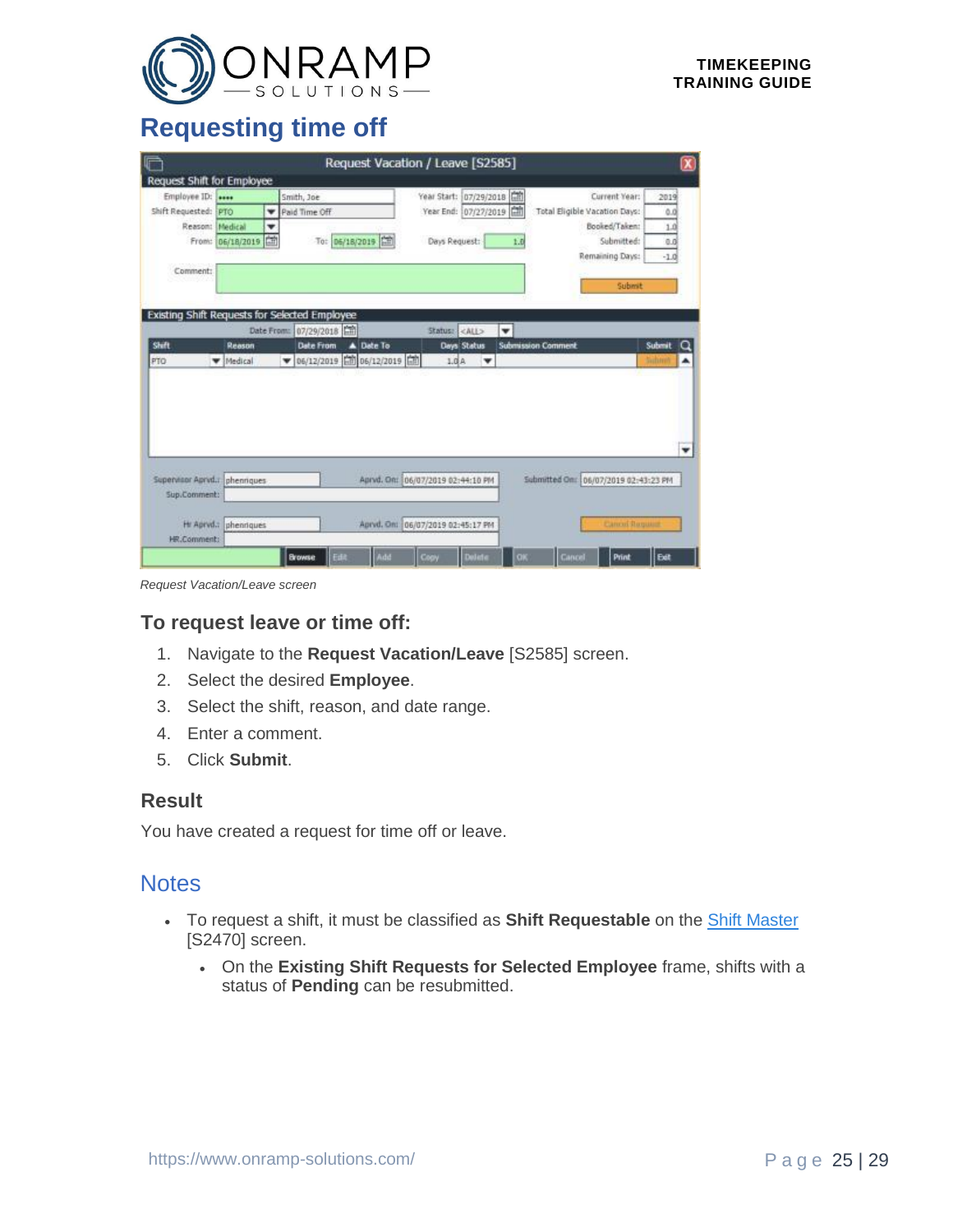

### <span id="page-25-0"></span>**Approving leave requests**

| ٣                               |                                                                                                                    |                                                   |                                            | Vacation / Leave Supervisor Approval [S2586]                |                                        |                                     | ×                 |
|---------------------------------|--------------------------------------------------------------------------------------------------------------------|---------------------------------------------------|--------------------------------------------|-------------------------------------------------------------|----------------------------------------|-------------------------------------|-------------------|
| Shift Request Approval          |                                                                                                                    |                                                   |                                            |                                                             |                                        |                                     |                   |
| Assigned DCP Group: CELL's      |                                                                                                                    | V Select All Recards                              |                                            |                                                             |                                        |                                     |                   |
| Employee: CALL>                 |                                                                                                                    | <b>W</b> Select AT Records                        |                                            |                                                             |                                        |                                     |                   |
|                                 |                                                                                                                    |                                                   | SUBMITTED REQUESTS                         |                                                             |                                        |                                     |                   |
| Emp.30<br><b>Englisyee Name</b> | <b>Status</b>                                                                                                      | <b>Shift Requested Reason</b>                     | Submitted On                               | A Date To<br><b>Date From:</b>                              |                                        | SPVR Aprod On<br>Days SPVR Aprvd By | a                 |
| Smith, Joe<br>1880              | $5.$ $\blacktriangleright$ $\blacktriangleright$ $\blacktriangleright$ $\blacktriangleright$ $\blacktriangleright$ | <b>W. Netical</b>                                 |                                            | V 00/11/2819 12:15:28 AP 06/18/2019 2010 06/18/2019 20      | 1.00No One                             |                                     | ۸                 |
|                                 |                                                                                                                    |                                                   |                                            |                                                             |                                        |                                     |                   |
|                                 |                                                                                                                    |                                                   |                                            |                                                             |                                        |                                     |                   |
|                                 |                                                                                                                    |                                                   |                                            |                                                             |                                        |                                     |                   |
|                                 |                                                                                                                    |                                                   |                                            |                                                             |                                        |                                     | ٠                 |
| Submission Comment:             |                                                                                                                    |                                                   |                                            |                                                             |                                        | Total fligible Vacation Days:       | Eefresh<br>8.15   |
| Supervisor Constent:            |                                                                                                                    |                                                   |                                            |                                                             |                                        | Buoked/Tokervi                      | 2.0               |
|                                 |                                                                                                                    |                                                   |                                            |                                                             |                                        | Submitted:                          | 2.0               |
|                                 |                                                                                                                    |                                                   | Relett                                     | Asprove                                                     | Vacation Year:                         | Remaining<br>2019                   |                   |
| Date From: 05/01/2819 (Cf)      |                                                                                                                    |                                                   |                                            |                                                             |                                        |                                     |                   |
| <b>June 2019</b>                |                                                                                                                    |                                                   | 'S'ubmitted and 'A'pproved Requests by Day |                                                             |                                        |                                     | Tini March<br>6.3 |
| <b>Size</b>                     | <b>Hon</b>                                                                                                         | Tue                                               | Wed                                        | Tilett                                                      | Fr1                                    | Sat                                 |                   |
| $25$ S: BAID                    | $27$ <sub>S:BAI</sub> B                                                                                            | 28 SI 0 ALB                                       | $25$ S: D A: D                             | 30,510A10                                                   | $32$ <sub>S</sub> $B$ A <sub>1</sub> D | <b>81 S: BAI B</b>                  |                   |
| $12$ S: 0 A: 0                  | $0$ SIGAID                                                                                                         | $0 + S_1 0 A_1 0$                                 | 15 S; 0A; 0                                | 06.510A/0                                                   | 1750010                                | <b>BESIDAD</b>                      |                   |
| $19 \leq 0 A: 0$                | 115:0A:0                                                                                                           | 115:0A:0                                          | $12$ S: 0 A: 1                             | 1750A:0                                                     | 3450A0                                 | 1550A:0                             |                   |
| $18$ S: D A: B                  | $17$ S: 0 A: 0                                                                                                     | $18$ <sub>3</sub> c <sub>1</sub> A <sub>1</sub> 0 | 19 St 0 At 0                               | 20 5t 0 At 0                                                | $23$ Sc D At B                         | 22 St 0 At 0                        |                   |
| $33$ S: 0 A: 0                  | 34600000                                                                                                           | 7680A0                                            | $36$ <sub>S</sub> -bA-b                    | 77500A:0                                                    | $38$ S: DA: D                          | 386: 83: 8                          |                   |
|                                 |                                                                                                                    |                                                   |                                            | SUBMITTED AND APPROVED REQUESTS FOR SELECTED DAY (Filtered) |                                        |                                     |                   |
|                                 |                                                                                                                    |                                                   |                                            | Days SPVR Aprvd By SPVR Aprvd On                            | <b>IRLADIVE By</b>                     | <b>HR Apved On</b>                  |                   |
| <b>Englished Name</b><br>Emp.30 | A Shift Requested                                                                                                  | Reason                                            |                                            |                                                             |                                        |                                     | Status            |

*Vacation/Leave Supervisor Approval screen*

#### **To approve leave requests:**

- 1. Navigate to the **Vacation/Leave Supervisor Approval** [S2586] screen.
- 2. To filter the list of employees, select the desired filter options.
- 3. Select the desired day.
- 4. Select the employee.
- 5. Enter any comments.
- 6. Click the desired action: **Approve** or **Reject**.

#### **Result**

You have approved or rejected the employee's request.

- On the calendar frame, days with requests requiring action appear in red.
- Only shifts requiring action will display under **Submitted Requests**.
- The calendar frame indicates the number of Submitted (S) or Approved (A) requests for that day.
- Approved leave requests required further HR approval.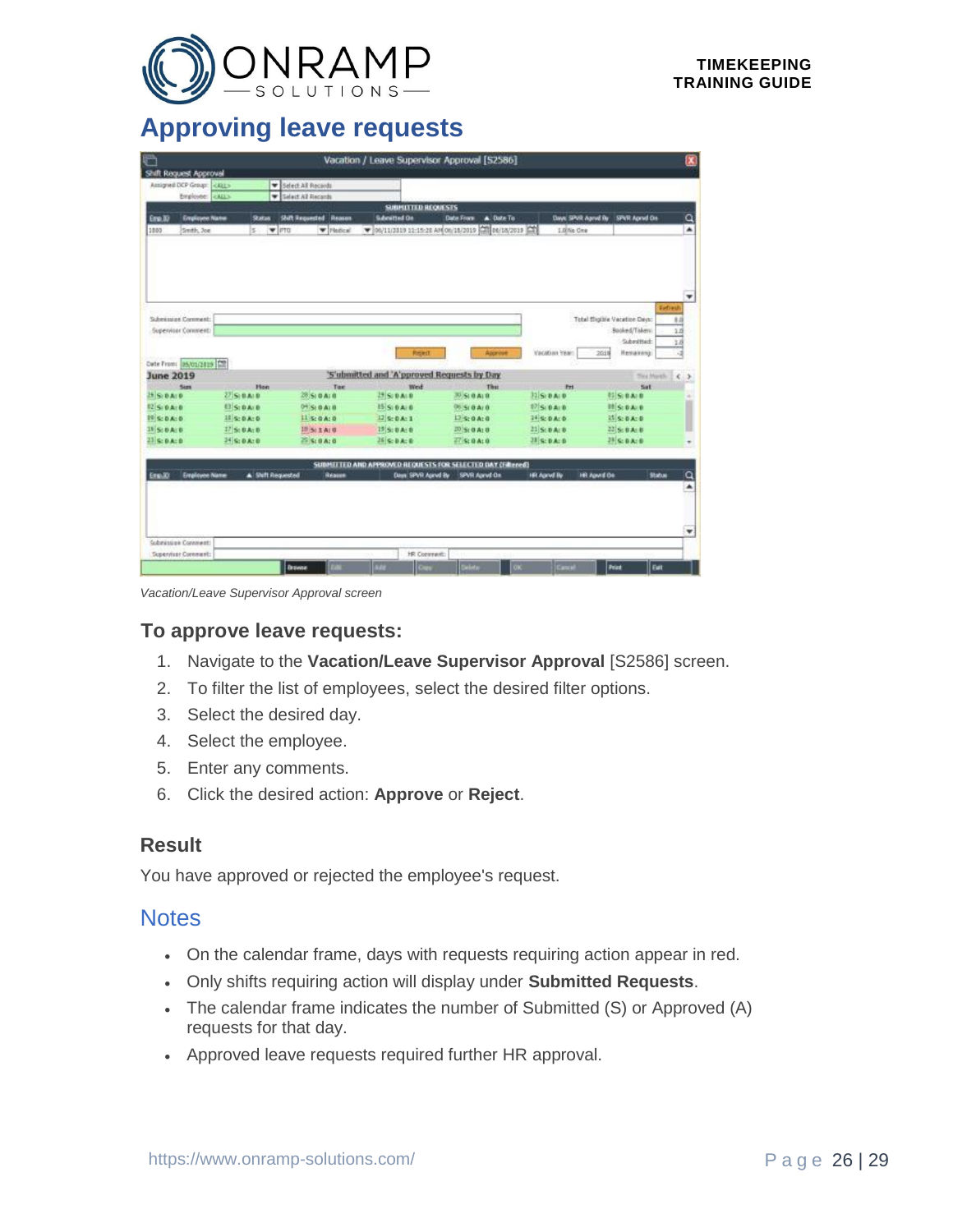

### <span id="page-26-0"></span>**Approving approved leave requests**

|                           |                                                                                                                                                                                                                                                                                                                           |                                                                                                                                                      |                                            | Vacation / Leave HR.Approval [S2670]                                                                                                                                                 |                                                                                                                           |                                                                                                                                                                    |                                                                                                                                                                                                                                                                                               |                                                                                                                                                                                                                                                                   |
|---------------------------|---------------------------------------------------------------------------------------------------------------------------------------------------------------------------------------------------------------------------------------------------------------------------------------------------------------------------|------------------------------------------------------------------------------------------------------------------------------------------------------|--------------------------------------------|--------------------------------------------------------------------------------------------------------------------------------------------------------------------------------------|---------------------------------------------------------------------------------------------------------------------------|--------------------------------------------------------------------------------------------------------------------------------------------------------------------|-----------------------------------------------------------------------------------------------------------------------------------------------------------------------------------------------------------------------------------------------------------------------------------------------|-------------------------------------------------------------------------------------------------------------------------------------------------------------------------------------------------------------------------------------------------------------------|
| Shift Request Approval    |                                                                                                                                                                                                                                                                                                                           |                                                                                                                                                      |                                            |                                                                                                                                                                                      |                                                                                                                           |                                                                                                                                                                    |                                                                                                                                                                                                                                                                                               |                                                                                                                                                                                                                                                                   |
|                           |                                                                                                                                                                                                                                                                                                                           |                                                                                                                                                      |                                            |                                                                                                                                                                                      |                                                                                                                           |                                                                                                                                                                    |                                                                                                                                                                                                                                                                                               |                                                                                                                                                                                                                                                                   |
|                           |                                                                                                                                                                                                                                                                                                                           |                                                                                                                                                      |                                            |                                                                                                                                                                                      |                                                                                                                           |                                                                                                                                                                    |                                                                                                                                                                                                                                                                                               |                                                                                                                                                                                                                                                                   |
|                           |                                                                                                                                                                                                                                                                                                                           |                                                                                                                                                      |                                            |                                                                                                                                                                                      |                                                                                                                           |                                                                                                                                                                    |                                                                                                                                                                                                                                                                                               |                                                                                                                                                                                                                                                                   |
|                           |                                                                                                                                                                                                                                                                                                                           |                                                                                                                                                      |                                            |                                                                                                                                                                                      |                                                                                                                           |                                                                                                                                                                    |                                                                                                                                                                                                                                                                                               |                                                                                                                                                                                                                                                                   |
|                           |                                                                                                                                                                                                                                                                                                                           |                                                                                                                                                      |                                            |                                                                                                                                                                                      |                                                                                                                           |                                                                                                                                                                    |                                                                                                                                                                                                                                                                                               | 06/11/2019 11:25:27 AM                                                                                                                                                                                                                                            |
|                           |                                                                                                                                                                                                                                                                                                                           |                                                                                                                                                      |                                            |                                                                                                                                                                                      |                                                                                                                           |                                                                                                                                                                    |                                                                                                                                                                                                                                                                                               |                                                                                                                                                                                                                                                                   |
|                           |                                                                                                                                                                                                                                                                                                                           |                                                                                                                                                      |                                            |                                                                                                                                                                                      |                                                                                                                           |                                                                                                                                                                    |                                                                                                                                                                                                                                                                                               |                                                                                                                                                                                                                                                                   |
|                           |                                                                                                                                                                                                                                                                                                                           |                                                                                                                                                      |                                            |                                                                                                                                                                                      |                                                                                                                           |                                                                                                                                                                    |                                                                                                                                                                                                                                                                                               |                                                                                                                                                                                                                                                                   |
|                           |                                                                                                                                                                                                                                                                                                                           |                                                                                                                                                      |                                            |                                                                                                                                                                                      |                                                                                                                           |                                                                                                                                                                    |                                                                                                                                                                                                                                                                                               |                                                                                                                                                                                                                                                                   |
|                           |                                                                                                                                                                                                                                                                                                                           |                                                                                                                                                      |                                            |                                                                                                                                                                                      |                                                                                                                           |                                                                                                                                                                    |                                                                                                                                                                                                                                                                                               | ٠                                                                                                                                                                                                                                                                 |
|                           |                                                                                                                                                                                                                                                                                                                           |                                                                                                                                                      |                                            |                                                                                                                                                                                      |                                                                                                                           |                                                                                                                                                                    |                                                                                                                                                                                                                                                                                               | Eefresh                                                                                                                                                                                                                                                           |
|                           |                                                                                                                                                                                                                                                                                                                           |                                                                                                                                                      |                                            |                                                                                                                                                                                      |                                                                                                                           |                                                                                                                                                                    |                                                                                                                                                                                                                                                                                               | 6.19                                                                                                                                                                                                                                                              |
|                           |                                                                                                                                                                                                                                                                                                                           |                                                                                                                                                      |                                            |                                                                                                                                                                                      |                                                                                                                           |                                                                                                                                                                    |                                                                                                                                                                                                                                                                                               | 2.0                                                                                                                                                                                                                                                               |
|                           |                                                                                                                                                                                                                                                                                                                           |                                                                                                                                                      |                                            |                                                                                                                                                                                      |                                                                                                                           |                                                                                                                                                                    |                                                                                                                                                                                                                                                                                               | 2.0                                                                                                                                                                                                                                                               |
|                           |                                                                                                                                                                                                                                                                                                                           |                                                                                                                                                      |                                            |                                                                                                                                                                                      |                                                                                                                           |                                                                                                                                                                    |                                                                                                                                                                                                                                                                                               | $-2.0$                                                                                                                                                                                                                                                            |
|                           |                                                                                                                                                                                                                                                                                                                           |                                                                                                                                                      |                                            |                                                                                                                                                                                      |                                                                                                                           |                                                                                                                                                                    |                                                                                                                                                                                                                                                                                               |                                                                                                                                                                                                                                                                   |
|                           |                                                                                                                                                                                                                                                                                                                           |                                                                                                                                                      |                                            |                                                                                                                                                                                      |                                                                                                                           |                                                                                                                                                                    |                                                                                                                                                                                                                                                                                               | TireMarch C. S.                                                                                                                                                                                                                                                   |
|                           |                                                                                                                                                                                                                                                                                                                           |                                                                                                                                                      |                                            |                                                                                                                                                                                      |                                                                                                                           |                                                                                                                                                                    |                                                                                                                                                                                                                                                                                               |                                                                                                                                                                                                                                                                   |
|                           |                                                                                                                                                                                                                                                                                                                           |                                                                                                                                                      |                                            |                                                                                                                                                                                      |                                                                                                                           |                                                                                                                                                                    |                                                                                                                                                                                                                                                                                               |                                                                                                                                                                                                                                                                   |
|                           |                                                                                                                                                                                                                                                                                                                           |                                                                                                                                                      |                                            |                                                                                                                                                                                      |                                                                                                                           |                                                                                                                                                                    |                                                                                                                                                                                                                                                                                               |                                                                                                                                                                                                                                                                   |
|                           |                                                                                                                                                                                                                                                                                                                           |                                                                                                                                                      |                                            |                                                                                                                                                                                      |                                                                                                                           |                                                                                                                                                                    |                                                                                                                                                                                                                                                                                               |                                                                                                                                                                                                                                                                   |
|                           |                                                                                                                                                                                                                                                                                                                           |                                                                                                                                                      |                                            |                                                                                                                                                                                      |                                                                                                                           |                                                                                                                                                                    |                                                                                                                                                                                                                                                                                               |                                                                                                                                                                                                                                                                   |
|                           |                                                                                                                                                                                                                                                                                                                           |                                                                                                                                                      |                                            |                                                                                                                                                                                      |                                                                                                                           |                                                                                                                                                                    |                                                                                                                                                                                                                                                                                               |                                                                                                                                                                                                                                                                   |
|                           |                                                                                                                                                                                                                                                                                                                           |                                                                                                                                                      |                                            |                                                                                                                                                                                      |                                                                                                                           |                                                                                                                                                                    |                                                                                                                                                                                                                                                                                               |                                                                                                                                                                                                                                                                   |
| Employee Il Employee Name |                                                                                                                                                                                                                                                                                                                           |                                                                                                                                                      |                                            | Days SPVR Aprvd By                                                                                                                                                                   | SPAR Aprud On                                                                                                             | <b>HR Aprvd By</b>                                                                                                                                                 | <b>HR Apved On</b>                                                                                                                                                                                                                                                                            | Status<br>o                                                                                                                                                                                                                                                       |
| Smith, Joe                | <b>PTO</b>                                                                                                                                                                                                                                                                                                                | W Medical                                                                                                                                            | $\blacktriangledown$                       | 1.8 phenosass                                                                                                                                                                        | 06/11/2019 11:25:27 AM                                                                                                    |                                                                                                                                                                    |                                                                                                                                                                                                                                                                                               | $F_A$<br>ls:                                                                                                                                                                                                                                                      |
|                           |                                                                                                                                                                                                                                                                                                                           |                                                                                                                                                      |                                            |                                                                                                                                                                                      |                                                                                                                           |                                                                                                                                                                    |                                                                                                                                                                                                                                                                                               |                                                                                                                                                                                                                                                                   |
|                           | Assigned DCP Group: <bld><br/>Employee. Il Employee Name<br/>Smith, Joe<br/>Submitation Comment:<br/>HR Commert:<br/><b>June 2019</b><br/><b>Size</b><br/>25 S; B.A; B.<br/>12S<sub>0</sub>0A<sub>1</sub>0<br/>1950.040<br/><math>18</math>SIDAIB<br/><math>23</math><sub>S:</sub> <math>0</math> A: <math>0</math></bld> | <b>Statist</b><br>Date Franci 05/21/2019   CE<br><b>Hon</b><br>$27$ <sub>S:BAI</sub> B<br>$0.1500$ to the D<br>115.040<br>17500A00<br>$34$ S: 0 A: 0 | $5$ $\P$ $PTG$<br><b>A Shift Requested</b> | V Select All Recards<br><b>W</b> Select AT Records<br>Shift Requested Reason<br><b>W. Netical</b><br>Tue<br>28 SI 0 ALB<br>$0 + S_0 0 A$<br>1150A:0<br>18.5:1A:0<br>5.0432<br>Reason | Submitted On<br><b>Report</b><br>Wed<br>$25$ S: D A: D<br>15 S; 0A; 0<br>$12$ S: 0 A: 1<br>15 S: 0 A: 0<br>$36$ S: B A: B | <b>SUBMITTED REQUESTS</b><br>Approve<br>'S'ubmitted and 'A'pproved Requests by Day<br>Tilett<br>30,510A10<br>06.5r0 Ar0<br>13.5:0A:0<br>$20$ st 0 At 0<br>77500A:0 | Date From A. Date To<br>V 00/11/2319 11:20:41 AM 06/15/2019 00/10/2019 00<br>Vacation Years<br>2550<br><b>Tri</b><br>$32$ <sub>S</sub> $B$ A <sub>1</sub> D<br>1750010<br>1450A0<br>$23$ S: 0 A: 0<br>$38$ <sub>S: DA: D</sub><br>SUBMITTED AND APPROVED REQUESTS FOR SELECTED DAY (Filtered) | SPVR Aprod On<br>Days SPVR Aprvd By<br>1.0 phieriques<br>Asto Assign Shift: 1955 W Total Eligible Vacation Days:<br>Booked/Tokey<br>Submitted:<br>Renaining<br>Sat<br><b>81 S.B.A.D.</b><br><b>BS SIDAIO</b><br>$15$ S: 0 A: 0<br>$22 S_2 B_4 B_1 $<br>386: 83: 8 |

*Vacation/Leave Supervisor Approval screen*

#### **To approve leave requests:**

- 1. Navigate to the **Vacation/Leave HR Approval** [S2670] screen.
- 2. To filter the list of employees, select the desired filter options.
- 3. Select the desired day.
- 4. Select the employee request.
- 5. Enter any comments.
- 6. Click the desired action: **Approve** or **Reject**.

#### **Result**

You have approved or rejected the employee's request.

- On the calendar frame, days with requests requiring action appear in red.
- Only shifts requiring action will display under **Submitted Requests**.
- The calendar frame indicates the number of Submitted (S) or Approved (A) requests for that day..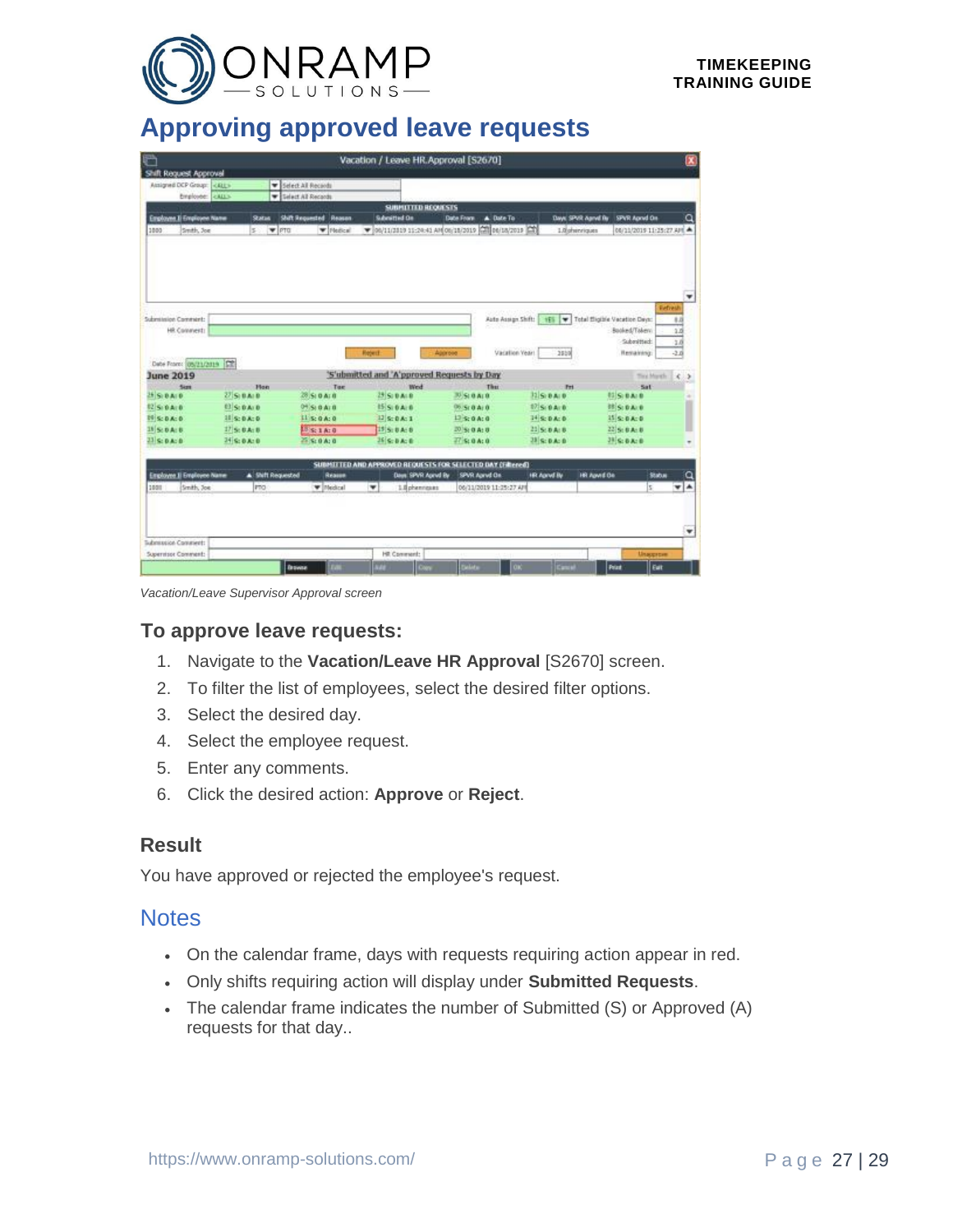# <span id="page-27-0"></span>**Shortcut keys**

The following shortcut keys enable you to navigate OnRamp without the use of the mouse:

| <b>Shortcut</b>                 | Command       | <b>Used</b> | <b>Description</b>                                                                                                 |
|---------------------------------|---------------|-------------|--------------------------------------------------------------------------------------------------------------------|
| $Ctrl + G$                      | Go To         | Anywhere    | Opens the Go To Screen pop-up window. Entering the screen number will<br>launch that screen and make it active.    |
| $Ctrl + A$                      | Add           | On a screen | Adds a record to the active screen.                                                                                |
| $Ctrl + E$                      | Edit          | On a screen | Edits the current record on the active screen.                                                                     |
| $Ctrl + D$                      | <b>Delete</b> | On a screen | Deletes the current record on the active screen.                                                                   |
| $Ctrl + B$                      | <b>Browse</b> | On a screen | Switches to browse mode on the active screen.<br><b>Note:</b> This is the default mode when you activate a screen. |
| $Ctrl + S$ or<br>$Ctrl + Enter$ | Save          | On a screen | Saves the current record on the active screen.                                                                     |
| <b>Esc</b>                      | Cancel        | On a screen | Undoes changes made to the current record on the active screen.                                                    |